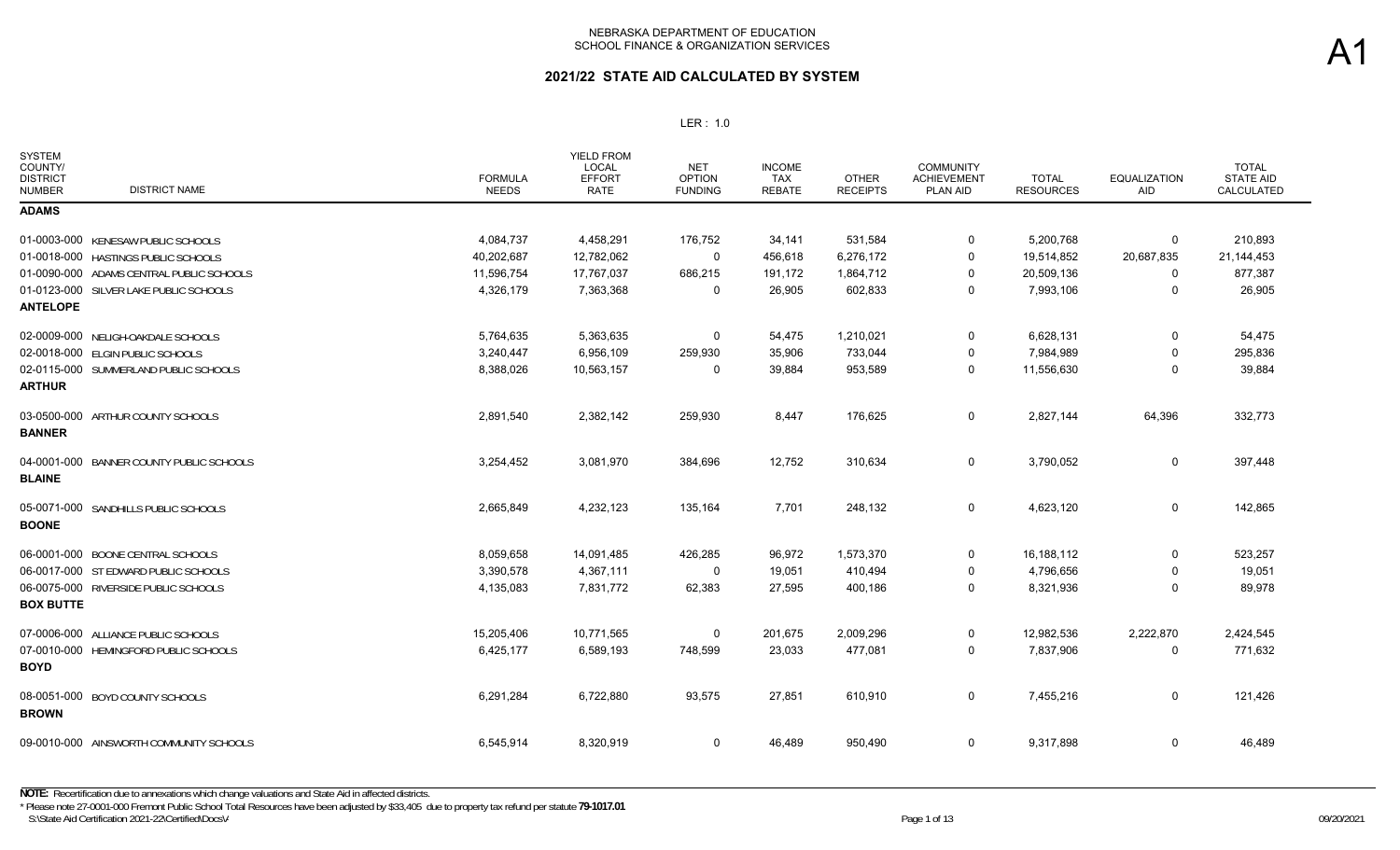### **2021/22 STATE AID CALCULATED BY SYSTEM**

| <b>SYSTEM</b><br>COUNTY/<br><b>DISTRICT</b><br><b>DISTRICT NAME</b><br><b>NUMBER</b> | <b>FORMULA</b><br><b>NEEDS</b> | <b>YIELD FROM</b><br><b>LOCAL</b><br><b>EFFORT</b><br><b>RATE</b> | <b>NET</b><br><b>OPTION</b><br><b>FUNDING</b> | <b>INCOME</b><br><b>TAX</b><br><b>REBATE</b> | <b>OTHER</b><br><b>RECEIPTS</b> | <b>COMMUNITY</b><br><b>ACHIEVEMENT</b><br><b>PLAN AID</b> | <b>TOTAL</b><br><b>RESOURCES</b> | <b>EQUALIZATION</b><br>AID | <b>TOTAL</b><br><b>STATE AID</b><br><b>CALCULATED</b> |
|--------------------------------------------------------------------------------------|--------------------------------|-------------------------------------------------------------------|-----------------------------------------------|----------------------------------------------|---------------------------------|-----------------------------------------------------------|----------------------------------|----------------------------|-------------------------------------------------------|
| <b>BUFFALO</b>                                                                       |                                |                                                                   |                                               |                                              |                                 |                                                           |                                  |                            |                                                       |
| 10-0002-000 GIBBON PUBLIC SCHOOLS                                                    | 7,792,215                      | 5,886,389                                                         | 0                                             | 54,252                                       | 777,564                         | 0                                                         | 6,718,205                        | 1,074,010                  | 1,128,262                                             |
| 10-0007-000 KEARNEY PUBLIC SCHOOLS                                                   | 58,702,423                     | 40,729,046                                                        | 0                                             | 1,071,008                                    | 9,608,127                       | 0                                                         | 51,408,181                       | 7,294,242                  | 8,365,250                                             |
| 10-0009-000 ELM CREEK PUBLIC SCHOOLS                                                 | 5,362,229                      | 4,093,913                                                         | 166,355                                       | 40,071                                       | 599,722                         | $\Omega$                                                  | 4,900,061                        | 462,168                    | 668,594                                               |
| 10-0019-000 SHELTON PUBLIC SCHOOLS                                                   | 4,469,659                      | 3,516,941                                                         | 0                                             | 33,711                                       | 500,604                         | $\Omega$                                                  | 4,051,256                        | 418,403                    | 452,114                                               |
| 10-0069-000 RAVENNA PUBLIC SCHOOLS                                                   | 6,579,911                      | 6,912,143                                                         | $\Omega$                                      | 37,854                                       | 1,151,120                       | $\Omega$                                                  | 8,101,117                        | $\Omega$                   | 37,854                                                |
| 10-0105-000 PLEASANTON PUBLIC SCHOOLS                                                | 4,444,357                      | 3,731,955                                                         | 41,589                                        | 26,480                                       | 413,107                         | $\Omega$                                                  | 4,213,131                        | 231,226                    | 299,295                                               |
| 10-0119-000 AMHERST PUBLIC SCHOOLS                                                   | 5,738,777                      | 3,477,215                                                         | 1,486,800                                     | 25,756                                       | 425,706                         | $\Omega$                                                  | 5,415,477                        | 323,300                    | 1,835,856                                             |
| <b>BURT</b>                                                                          |                                |                                                                   |                                               |                                              |                                 |                                                           |                                  |                            |                                                       |
| 11-0001-000 TEKAMAH-HERMAN COMMUNITY SCHS                                            | 6,632,272                      | 8,579,301                                                         | $\mathbf 0$                                   | 63,784                                       | 952,423                         | $\mathbf 0$                                               | 9,595,508                        | 0                          | 63,784                                                |
| 11-0014-000 OAKLAND CRAIG PUBLIC SCHOOLS                                             | 6,726,296                      | 5,692,382                                                         | 0                                             | 45,541                                       | 811,703                         | $\Omega$                                                  | 6,549,626                        | 176,670                    | 222,211                                               |
| 11-0020-000 LYONS-DECATUR NORTHEAST SCHS                                             | 4,613,023                      | 4,821,299                                                         | 0                                             | 31,649                                       | 633,342                         | $\Omega$                                                  | 5,486,290                        | $\Omega$                   | 31,649                                                |
| <b>BUTLER</b>                                                                        |                                |                                                                   |                                               |                                              |                                 |                                                           |                                  |                            |                                                       |
| 12-0056-000 DAVID CITY PUBLIC SCHOOLS                                                | 9,574,841                      | 13,628,271                                                        | 0                                             | 122,855                                      | 1,848,722                       | 0                                                         | 15,599,848                       | 0                          | 122,855                                               |
| 12-0502-000 EAST BUTLER PUBLIC SCHOOLS                                               | 5,038,242                      | 9,021,727                                                         | 0                                             | 49,965                                       | 784,023                         | $\Omega$                                                  | 9,855,715                        | 0                          | 49,965                                                |
| <b>CASS</b>                                                                          |                                |                                                                   |                                               |                                              |                                 |                                                           |                                  |                            |                                                       |
| 13-0001-000 PLATTSMOUTH COMMUNITY SCHOOLS                                            | 17,027,163                     | 8,326,040                                                         | 0                                             | 272,087                                      | 3,120,720                       | 0                                                         | 11,718,847                       | 5,308,316                  | 5,580,403                                             |
| 13-0022-000 WEEPING WATER PUBLIC SCHOOLS                                             | 4,642,470                      | 3,774,198                                                         | 0                                             | 47,129                                       | 461,298                         | 0                                                         | 4,282,625                        | 359,845                    | 406,974                                               |
| 13-0032-000 LOUISVILLE PUBLIC SCHOOLS                                                | 8,632,998                      | 5,850,117                                                         | 291,122                                       | 112,769                                      | 973,607                         | $\Omega$                                                  | 7,227,615                        | 1,405,383                  | 1,809,274                                             |
| 13-0056-000 CONESTOGA PUBLIC SCHOOLS                                                 | 9,270,940                      | 8,136,309                                                         | 0                                             | 102,280                                      | 1,261,369                       | $\Omega$                                                  | 9,499,958                        | $\Omega$                   | 102,280                                               |
| 13-0097-000 ELMWOOD-MURDOCK PUBLIC SCHOOLS                                           | 6,573,040                      | 4,663,031                                                         | 592,641                                       | 65,330                                       | 702,064                         | $\Omega$                                                  | 6,023,066                        | 549,974                    | 1,207,945                                             |
| <b>CEDAR</b>                                                                         |                                |                                                                   |                                               |                                              |                                 |                                                           |                                  |                            |                                                       |
| HARTINGTON NEWCASTLE PUBLIC SCHOOLS<br>14-0008-000                                   | 6,522,374                      | 11,234,703                                                        | 0                                             | 83,203                                       | 1,215,969                       | 0                                                         | 12,533,875                       | 0                          | 83,203                                                |
| 14-0045-000 RANDOLPH PUBLIC SCHOOLS                                                  | 4,405,917                      | 6,893,896                                                         | 0                                             | 32,637                                       | 485,242                         | $\Omega$                                                  | 7,411,775                        | 0                          | 32,637                                                |
| 14-0054-000 LAUREL-CONCORD-COLERIDGE SCHOOL                                          | 6,933,572                      | 9,442,202                                                         | 0                                             | 66,354                                       | 1,041,181                       | 0                                                         | 10,549,737                       | 0                          | 66,354                                                |
| 14-0101-000 WYNOT PUBLIC SCHOOLS                                                     | 3,510,531                      | 1,875,189                                                         | 405,491                                       | 12,571                                       | 223,630                         | 0                                                         | 2,516,881                        | 993,650                    | 1,411,712                                             |
| <b>CHASE</b>                                                                         |                                |                                                                   |                                               |                                              |                                 |                                                           |                                  |                            |                                                       |
| 15-0010-000 CHASE COUNTY SCHOOLS                                                     | 8,723,381                      | 12,516,040                                                        | 155,958                                       | 74,807                                       | 903,309                         | $\Omega$                                                  | 13,650,114                       | 0                          | 230,765                                               |
| 15-0536-000 WAUNETA-PALISADE PUBLIC SCHS                                             | 4,326,073                      | 3,767,382                                                         | 51,986                                        | 18,885                                       | 374,225                         | $\Omega$                                                  | 4,212,478                        | 113,595                    | 184,466                                               |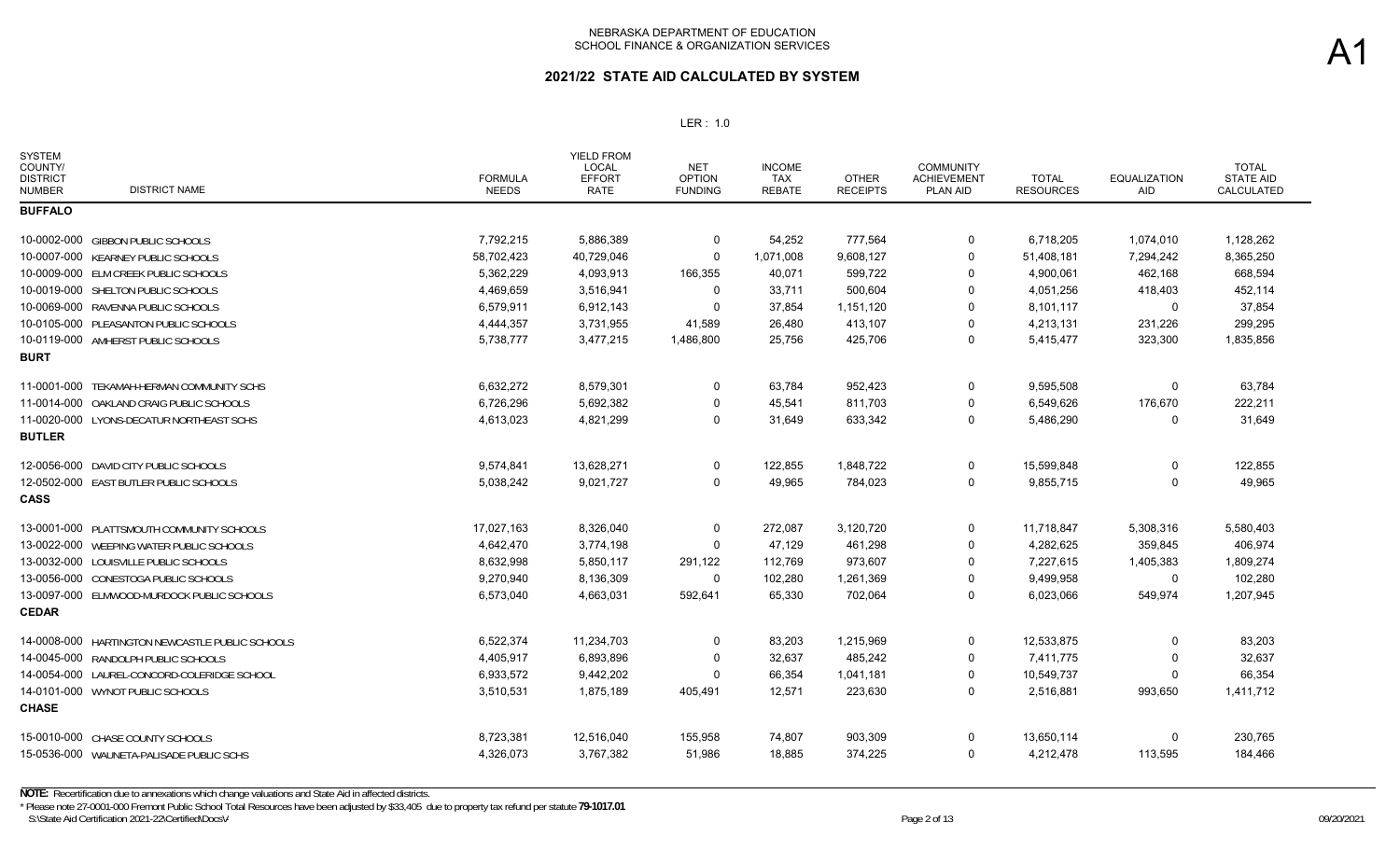## **2021/22 STATE AID CALCULATED BY SYSTEM**

### LER : 1.0

| <b>SYSTEM</b><br>COUNTY/<br><b>DISTRICT</b><br><b>DISTRICT NAME</b><br><b>NUMBER</b> | <b>FORMULA</b><br><b>NEEDS</b> | <b>YIELD FROM</b><br><b>LOCAL</b><br><b>EFFORT</b><br><b>RATE</b> | <b>NET</b><br><b>OPTION</b><br><b>FUNDING</b> | <b>INCOME</b><br>TAX<br><b>REBATE</b> | <b>OTHER</b><br><b>RECEIPTS</b> | <b>COMMUNITY</b><br><b>ACHIEVEMENT</b><br><b>PLAN AID</b> | <b>TOTAL</b><br><b>RESOURCES</b> | <b>EQUALIZATION</b><br><b>AID</b> | <b>TOTAL</b><br><b>STATE AID</b><br>CALCULATED |
|--------------------------------------------------------------------------------------|--------------------------------|-------------------------------------------------------------------|-----------------------------------------------|---------------------------------------|---------------------------------|-----------------------------------------------------------|----------------------------------|-----------------------------------|------------------------------------------------|
| <b>CHERRY</b>                                                                        |                                |                                                                   |                                               |                                       |                                 |                                                           |                                  |                                   |                                                |
| 16-0006-000 VALENTINE COMMUNITY SCHOOLS                                              | 8,128,752                      | 13,438,380                                                        | $\Omega$                                      | 81,902                                | 1,397,850                       | $\mathbf 0$                                               | 14,918,132                       | 0                                 | 81,902                                         |
| 16-0030-000 CODY-KILGORE PUBLIC SCHS                                                 | 3,365,347                      | 1,912,120                                                         | 561,449                                       | 8,716                                 | 214,646                         | 0                                                         | 2,696,931                        | 668,416                           | 1,238,581                                      |
| <b>CHEYENNE</b>                                                                      |                                |                                                                   |                                               |                                       |                                 |                                                           |                                  |                                   |                                                |
| 17-0001-000 SIDNEY PUBLIC SCHOOLS                                                    | 13,978,998                     | 6,783,549                                                         | 218,341                                       | 139,663                               | 1,761,852                       | 0                                                         | 8,903,405                        | 5,075,593                         | 5,433,597                                      |
| 17-0003-000 LEYTON PUBLIC SCHOOLS                                                    | 3,317,534                      | 4,110,322                                                         | 10,397                                        | 17,387                                | 279,920                         | $\overline{0}$                                            | 4,418,026                        | 0                                 | 27,784                                         |
| 17-0009-000 POTTER-DIX PUBLIC SCHOOLS                                                | 3,480,876                      | 3,334,385                                                         | 478,271                                       | 17,401                                | 261,992                         | $\mathbf 0$                                               | 4,092,049                        | $\Omega$                          | 495,672                                        |
| <b>CLAY</b>                                                                          |                                |                                                                   |                                               |                                       |                                 |                                                           |                                  |                                   |                                                |
| 18-0002-000 SUTTON PUBLIC SCHOOLS                                                    | 6,530,593                      | 7,568,410                                                         | 145,561                                       | 55,942                                | 695,880                         | $\mathbf 0$                                               | 8,465,793                        | $\mathbf 0$                       | 201,503                                        |
| 18-0011-000 HARVARD PUBLIC SCHOOLS                                                   | 4,360,740                      | 3,505,842                                                         | 176,752                                       | 20,925                                | 686,807                         | $\mathbf 0$                                               | 4,390,326                        | 0                                 | 197,677                                        |
| <b>COLFAX</b>                                                                        |                                |                                                                   |                                               |                                       |                                 |                                                           |                                  |                                   |                                                |
| 19-0039-000 LEIGH COMMUNITY SCHOOLS                                                  | 3,862,327                      | 4,496,673                                                         | 155,958                                       | 34,981                                | 348,963                         | $\mathbf 0$                                               | 5,036,575                        | 0                                 | 190,939                                        |
| 19-0058-000 CLARKSON PUBLIC SCHOOLS                                                  | 4,091,931                      | 4,052,159                                                         | 93,575                                        | 26,805                                | 591,738                         | $\Omega$                                                  | 4,764,277                        | $\mathbf{0}$                      | 120,380                                        |
| 19-0070-000 HOWELLS-DODGE CONSOLIDATED SCHOOLS                                       | 4,540,533                      | 7,334,842                                                         | $\Omega$                                      | 54,375                                | 589,679                         | $\mathbf 0$                                               | 7,978,896                        | $\Omega$                          | 54,375                                         |
| 19-0123-000 SCHUYLER COMMUNITY SCHOOLS                                               | 20,957,165                     | 14,100,498                                                        | 0                                             | 122,914                               | 2,010,342                       | $\mathbf 0$                                               | 16,233,754                       | 4,723,411                         | 4,846,325                                      |
| <b>CUMING</b>                                                                        |                                |                                                                   |                                               |                                       |                                 |                                                           |                                  |                                   |                                                |
| 20-0001-000 WEST POINT PUBLIC SCHOOLS                                                | 10,511,700                     | 14,088,796                                                        | $\mathbf 0$                                   | 135,988                               | 1,472,439                       | $\mathbf 0$                                               | 15,697,223                       | 0                                 | 135,988                                        |
| 20-0020-000 BANCROFT-ROSALIE COMM SCHOOLS                                            | 4,756,560                      | 4,031,590                                                         | 603,038                                       | 26,451                                | 444,726                         | $\mathbf 0$                                               | 5,105,805                        | 0                                 | 629,489                                        |
| 20-0030-000 WISNER-PILGER PUBLIC SCHOOLS                                             | 6,514,541                      | 9,173,268                                                         | 343,108                                       | 55,650                                | 717,408                         | $\mathbf 0$                                               | 10,289,434                       | $\mathbf 0$                       | 398,758                                        |
| <b>CUSTER</b>                                                                        |                                |                                                                   |                                               |                                       |                                 |                                                           |                                  |                                   |                                                |
| 21-0015-000 ANSELMO-MERNA PUBLIC SCHOOLS                                             | 4.507.224                      | 6,436,892                                                         | 249,533                                       | 20,911                                | 447,261                         | $\mathbf 0$                                               | 7,154,597                        | $\Omega$                          | 270,444                                        |
| 21-0025-000 BROKEN BOW PUBLIC SCHOOLS                                                | 10,387,943                     | 9,801,366                                                         | 0                                             | 99,608                                | 1,687,796                       | $\overline{0}$                                            | 11,588,770                       | $\Omega$                          | 99,608                                         |
| 21-0044-000 ANSLEY PUBLIC SCHOOLS                                                    | 3,612,126                      | 3,760,693                                                         | 10,397                                        | 16,511                                | 347,458                         | $\Omega$                                                  | 4,135,059                        | $\Omega$                          | 26,908                                         |
| 21-0084-000 SARGENT PUBLIC SCHOOLS                                                   | 3,191,498                      | 3,750,674                                                         | $\Omega$                                      | 16,430                                | 194,141                         | $\Omega$                                                  | 3,961,245                        | $\Omega$                          | 16,430                                         |
| 21-0089-000 ARNOLD PUBLIC SCHOOLS                                                    | 3,493,378                      | 4,336,334                                                         | 114,369                                       | 27,999                                | 307,060                         | $\Omega$                                                  | 4,785,762                        | $\Omega$                          | 142,368                                        |
| 21-0180-000 CALLAWAY PUBLIC SCHOOLS                                                  | 3,779,917                      | 4,840,262                                                         | $\Omega$                                      | 23,597                                | 449,871                         | $\mathbf 0$                                               | 5,313,730                        | $\Omega$                          | 23,597                                         |
| <b>DAKOTA</b>                                                                        |                                |                                                                   |                                               |                                       |                                 |                                                           |                                  |                                   |                                                |
| 22-0011-000 SO SIOUX CITY COMMUNITY SCHS                                             | 45,182,811                     | 11,125,824                                                        | 0                                             | 200,054                               | 6,163,274                       | $\overline{0}$                                            | 17,489,152                       | 27,693,659                        | 27,893,713                                     |
| 22-0031-000 HOMER COMMUNITY SCHOOLS                                                  | 6,761,714                      | 4,106,340                                                         | 1,310,047                                     | 26,102                                | 670,989                         | $\mathbf 0$                                               | 6,113,478                        | 648,236                           | 1,984,385                                      |

**NOTE:** Recertification due to annexations which change valuations and State Aid in affected districts.

S:\State Aid Certification 2021-22\Certified\Docs\A  $P$ age 3 of 13 09/20/2021 \* Please note 27-0001-000 Fremont Public School Total Resources have been adjusted by \$33,405 due to property tax refund per statute **79-1017.01**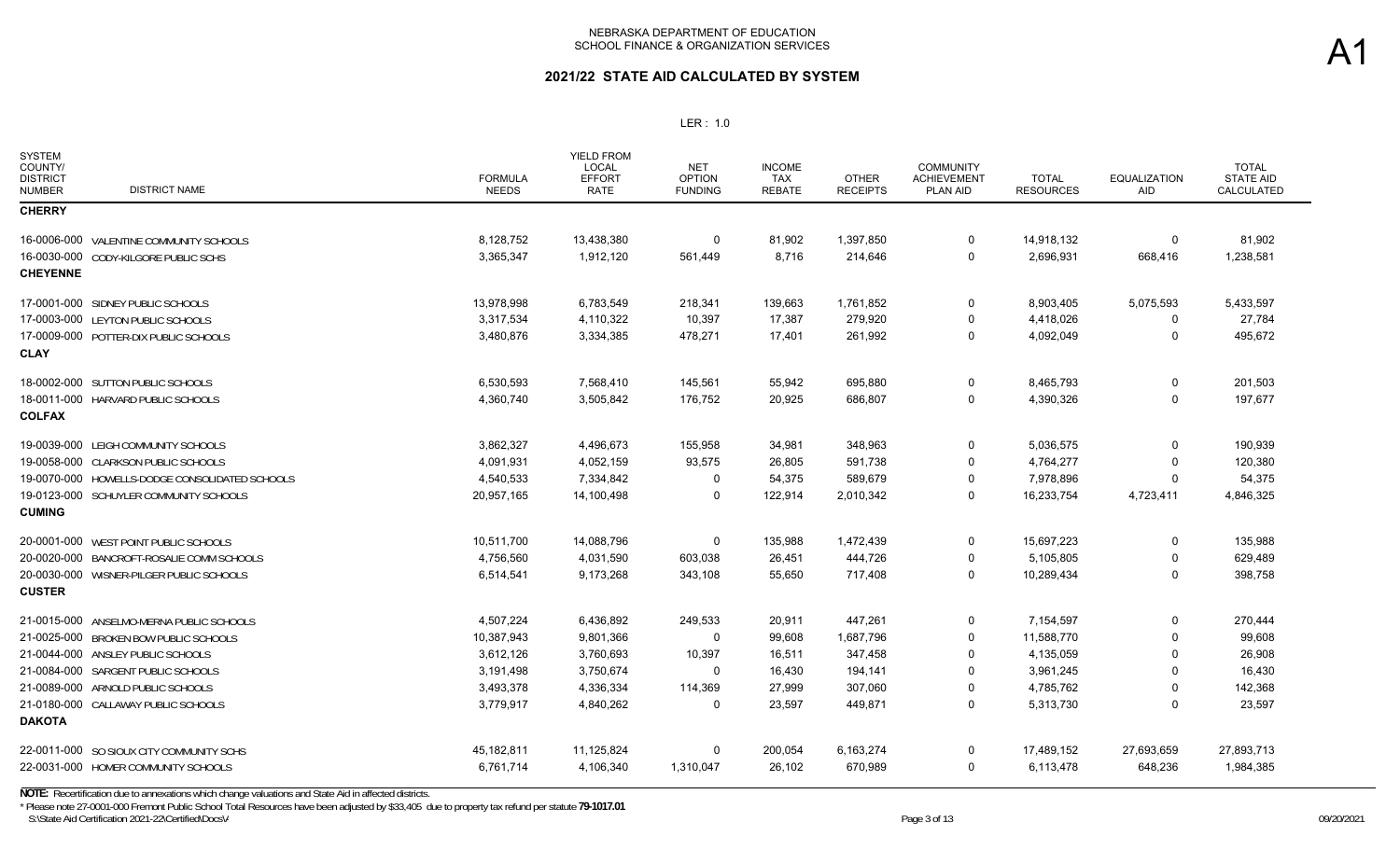## **2021/22 STATE AID CALCULATED BY SYSTEM**

| <b>SYSTEM</b><br>COUNTY/<br><b>DISTRICT</b><br><b>DISTRICT NAME</b><br><b>NUMBER</b> | <b>FORMULA</b><br><b>NEEDS</b> | <b>YIELD FROM</b><br><b>LOCAL</b><br><b>EFFORT</b><br><b>RATE</b> | <b>NET</b><br><b>OPTION</b><br><b>FUNDING</b> | <b>INCOME</b><br><b>TAX</b><br><b>REBATE</b> | <b>OTHER</b><br><b>RECEIPTS</b> | <b>COMMUNITY</b><br><b>ACHIEVEMENT</b><br><b>PLAN AID</b> | <b>TOTAL</b><br><b>RESOURCES</b> | <b>EQUALIZATION</b><br>AID | <b>TOTAL</b><br><b>STATE AID</b><br>CALCULATED |
|--------------------------------------------------------------------------------------|--------------------------------|-------------------------------------------------------------------|-----------------------------------------------|----------------------------------------------|---------------------------------|-----------------------------------------------------------|----------------------------------|----------------------------|------------------------------------------------|
| <b>DAWES</b>                                                                         |                                |                                                                   |                                               |                                              |                                 |                                                           |                                  |                            |                                                |
| 23-0002-000 CHADRON PUBLIC SCHOOLS                                                   | 11,419,463                     | 5,819,319                                                         | 228,738                                       | 100,994                                      | 1,215,430                       | 0                                                         | 7,364,481                        | 4,054,982                  | 4,384,714                                      |
| 23-0071-000 CRAWFORD PUBLIC SCHOOLS                                                  | 3,491,404                      | 2,537,780                                                         | 0                                             | 19,304                                       | 252,749                         | $\Omega$                                                  | 2,809,833                        | 681,571                    | 700,875                                        |
| <b>DAWSON</b>                                                                        |                                |                                                                   |                                               |                                              |                                 |                                                           |                                  |                            |                                                |
| 24-0001-000 LEXINGTON PUBLIC SCHOOLS                                                 | 35,802,383                     | 11,271,540                                                        | 0                                             | 185,544                                      | 3,415,301                       | $\Omega$                                                  | 14,872,385                       | 20,929,998                 | 21,115,542                                     |
| 24-0004-000 OVERTON PUBLIC SCHOOLS                                                   | 4,586,602                      | 3,477,006                                                         | 415,888                                       | 21,559                                       | 460,972                         | 0                                                         | 4,375,425                        | 211,177                    | 648,624                                        |
| 24-0011-000 COZAD COMMUNITY SCHOOLS                                                  | 11,617,653                     | 8,184,134                                                         | $\Omega$                                      | 100,090                                      | 1,453,624                       | $\Omega$                                                  | 9,737,848                        | 1,879,805                  | 1,979,895                                      |
| 24-0020-000 GOTHENBURG PUBLIC SCHOOLS                                                | 10,722,706                     | 8,664,723                                                         | 582,243                                       | 95,340                                       | 1,231,193                       | 0                                                         | 10,573,499                       | 149,207                    | 826,790                                        |
| 24-0101-000 SUMNER-EDDYVILLE-MILLER SCHS                                             | 3,878,554                      | 4,002,656                                                         | 166,355                                       | 11,563                                       | 288,471                         | 0                                                         | 4,469,045                        | 0                          | 177,918                                        |
| <b>DEUEL</b>                                                                         |                                |                                                                   |                                               |                                              |                                 |                                                           |                                  |                            |                                                |
| 25-0025-000 CREEK VALLEY SCHOOLS                                                     | 3,605,746                      | 4,450,210                                                         | $\Omega$                                      | 26,988                                       | 516,173                         | $\Omega$                                                  | 4,993,371                        | $\Omega$                   | 26,988                                         |
| 25-0095-000 SOUTH PLATTE PUBLIC SCHOOLS                                              | 3,809,945                      | 4,516,683                                                         | 384,696                                       | 17,659                                       | 490,810                         | $\Omega$                                                  | 5,409,848                        | $\Omega$                   | 402,355                                        |
| <b>DIXON</b>                                                                         |                                |                                                                   |                                               |                                              |                                 |                                                           |                                  |                            |                                                |
| 26-0001-000 PONCA PUBLIC SCHOOLS                                                     | 6,799,964                      | 3,954,933                                                         | 998,131                                       | 38,889                                       | 680,563                         | 0                                                         | 5,672,516                        | 1,127,448                  | 2,164,468                                      |
| 26-0070-000 ALLEN CONSOLIDATED SCHOOLS                                               | 3,366,289                      | 3,224,259                                                         | 0                                             | 15,950                                       | 477,416                         | 0                                                         | 3,717,625                        | 0                          | 15,950                                         |
| 26-0561-000 EMERSON-HUBBARD PUBLIC SCHOOLS                                           | 4,209,646                      | 4,379,422                                                         | 0                                             | 33,299                                       | 558,576                         | $\Omega$                                                  | 4,971,297                        | $\Omega$                   | 33,299                                         |
| <b>DODGE</b>                                                                         |                                |                                                                   |                                               |                                              |                                 |                                                           |                                  |                            |                                                |
| 27-0001-000 FREMONT PUBLIC SCHOOLS                                                   | 51,964,145                     | 28,861,537                                                        | 0                                             | 655,943                                      | 6,995,640                       | $\Omega$                                                  | 36,479,715                       | 15,484,430                 | 16,140,373 *                                   |
| 27-0062-000 SCRIBNER-SNYDER COMMUNITY SCHS                                           | 3,491,094                      | 4,751,591                                                         | 0                                             | 38,550                                       | 382,126                         | 0                                                         | 5,172,267                        | 0                          | 38,550                                         |
| 27-0594-000 LOGAN VIEW PUBLIC SCHOOLS                                                | 7,380,625                      | 8,651,651                                                         | 769,393                                       | 59,204                                       | 1,028,196                       | $\Omega$                                                  | 10,508,444                       | $\Omega$                   | 828,597                                        |
| 27-0595-000 NORTH BEND CENTRAL PUBLIC SCHS                                           | 8,093,706                      | 10,947,407                                                        | 894,159                                       | 65,359                                       | 927,113                         | $\Omega$                                                  | 12,834,038                       | $\Omega$                   | 959,518                                        |
| <b>DOUGLAS</b>                                                                       |                                |                                                                   |                                               |                                              |                                 |                                                           |                                  |                            |                                                |
| 28-0001-000 OMAHA PUBLIC SCHOOLS                                                     | 609,383,298                    | 257,509,755                                                       | $\Omega$                                      | 10,061,277                                   | 82,188,015                      | 6,252,270                                                 | 356,011,317                      | 253,371,981                | 269,685,528                                    |
| 28-0010-000 ELKHORN PUBLIC SCHOOLS                                                   | 109,802,590                    | 73,903,165                                                        | $\Omega$                                      | 2,543,278                                    | 15,922,035                      | 10,407                                                    | 92,378,885                       | 17,423,705                 | 19,977,390                                     |
| 28-0015-000 DOUGLAS CO WEST COMMUNITY SCHS                                           | 11,811,036                     | 12,378,165                                                        | 904,557                                       | 460,823                                      | 2,234,744                       | 4,977                                                     | 15,983,266                       | 0                          | 1,370,357                                      |
| 28-0017-000 MILLARD PUBLIC SCHOOLS                                                   | 231,624,783                    | 122,864,562                                                       | 24,381,438                                    | 4,096,960                                    | 35,363,939                      | 71,667                                                    | 186,778,566                      | 44,846,217                 | 73,396,282                                     |
| 28-0054-000 RALSTON PUBLIC SCHOOLS                                                   | 36,569,759                     | 19,415,679                                                        | 4,075,703                                     | 310,944                                      | 7,359,465                       | 236,646                                                   | 31,398,437                       | 5,171,322                  | 9,794,615                                      |
| 28-0059-000 BENNINGTON PUBLIC SCHOOLS                                                | 38,068,669                     | 16,886,879                                                        | $\Omega$                                      | 664,774                                      | 4,101,192                       | 2,030                                                     | 21,654,875                       | 16,413,794                 | 17,080,598                                     |
| 28-0066-000 WESTSIDE COMMUNITY SCHOOLS                                               | 63,323,635                     | 40,523,533                                                        | 20,274,543                                    | 1,147,001                                    | 11, 167, 341                    | 30,434                                                    | 73,142,852                       | 0                          | 21,451,978                                     |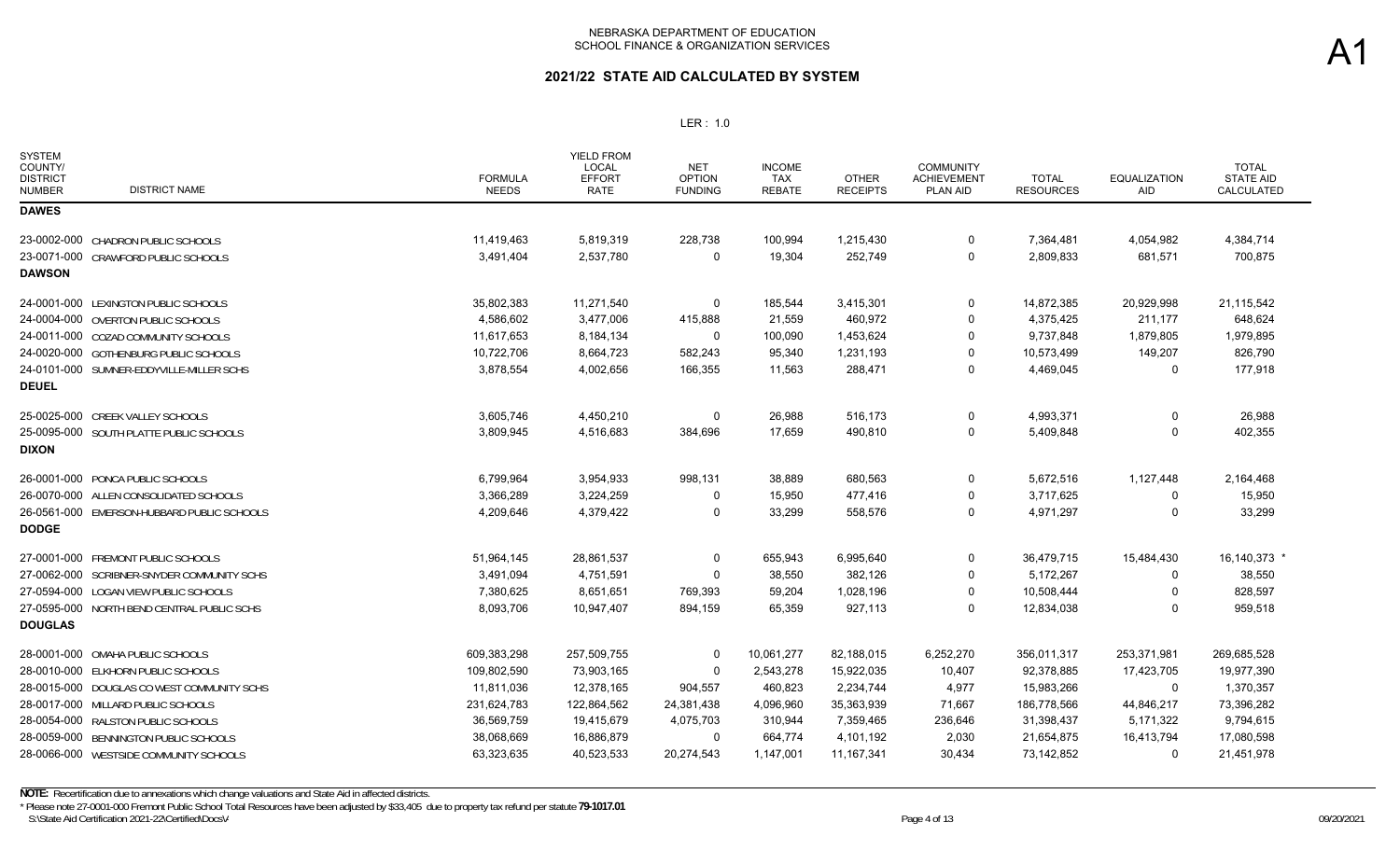| <b>SYSTEM</b><br>COUNTY/<br><b>DISTRICT</b><br><b>DISTRICT NAME</b><br><b>NUMBER</b> | <b>FORMULA</b><br><b>NEEDS</b> | <b>YIELD FROM</b><br>LOCAL<br><b>EFFORT</b><br><b>RATE</b> | NET<br><b>OPTION</b><br><b>FUNDING</b> | <b>INCOME</b><br>TAX<br><b>REBATE</b> | <b>OTHER</b><br><b>RECEIPTS</b> | <b>COMMUNITY</b><br><b>ACHIEVEMENT</b><br>PLAN AID | <b>TOTAL</b><br><b>RESOURCES</b> | <b>EQUALIZATION</b><br><b>AID</b> | <b>TOTAL</b><br><b>STATE AID</b><br>CALCULATED |
|--------------------------------------------------------------------------------------|--------------------------------|------------------------------------------------------------|----------------------------------------|---------------------------------------|---------------------------------|----------------------------------------------------|----------------------------------|-----------------------------------|------------------------------------------------|
| <b>DUNDY</b>                                                                         |                                |                                                            |                                        |                                       |                                 |                                                    |                                  |                                   |                                                |
| 29-0117-000 DUNDY CO STRATTON PUBLIC SCHS<br><b>FILLMORE</b>                         | 5,455,672                      | 9,716,336                                                  | 0                                      | 39,149                                | 563,514                         | $\mathbf 0$                                        | 10,318,999                       | $\mathbf 0$                       | 39,149                                         |
| 30-0001-000 EXETER-MILLIGAN PUBLIC SCHOOLS                                           | 3,422,704                      | 6,766,572                                                  | 0                                      | 38,295                                | 419,540                         | 0                                                  | 7,224,407                        | $\mathbf 0$                       | 38,295                                         |
| 30-0025-000 FILLMORE CENTRAL PUBLIC SCHS                                             | 8,894,942                      | 11,856,469                                                 | $\mathbf 0$                            | 90,346                                | 2,333,360                       | $\mathbf 0$                                        | 14,280,175                       | $\mathbf 0$                       | 90,346                                         |
| 30-0054-000 SHICKLEY PUBLIC SCHOOLS<br><b>FRANKLIN</b>                               | 2,988,403                      | 4,889,259                                                  | 207,944                                | 21,983                                | 308,650                         | 0                                                  | 5,427,836                        | $\mathbf 0$                       | 229,927                                        |
| 31-0506-000 FRANKLIN PUBLIC SCHOOLS<br><b>FRONTIER</b>                               | 4,871,571                      | 4,541,471                                                  | 103,972                                | 31,614                                | 544,888                         | 0                                                  | 5,221,945                        | $\mathbf 0$                       | 135,586                                        |
| 32-0046-000 MAYWOOD PUBLIC SCHOOLS                                                   | 3,187,884                      | 3,468,751                                                  | 322,313                                | 11,273                                | 212,092                         | 0                                                  | 4,014,429                        | 0                                 | 333,586                                        |
| 32-0095-000 EUSTIS-FARNAM PUBLIC SCHOOLS                                             | 3,294,964                      | 4,280,200                                                  | 0                                      | 23,694                                | 323,727                         | 0                                                  | 4,627,621                        | $\Omega$                          | 23,694                                         |
| 32-0125-000 MEDICINE VALLEY PUBLIC SCHOOLS                                           | 4,052,659                      | 2,790,703                                                  | $\Omega$                               | 15,767                                | 318,917                         | $\Omega$                                           | 3,125,387                        | 927,272                           | 943,039                                        |
| <b>FURNAS</b>                                                                        |                                |                                                            |                                        |                                       |                                 |                                                    |                                  |                                   |                                                |
| 33-0018-000 ARAPAHOE PUBLIC SCHOOLS                                                  | 5,228,513                      | 4,575,072                                                  | 83,178                                 | 33,637                                | 591,904                         | 0                                                  | 5,283,791                        | 0                                 | 116,815                                        |
| 33-0021-000 CAMBRIDGE PUBLIC SCHOOLS                                                 | 4,725,819                      | 3,238,997                                                  | 384,696                                | 30,224                                | 437,227                         | 0                                                  | 4,091,144                        | 634,675                           | 1,049,595                                      |
| 33-0540-000 SOUTHERN VALLEY SCHOOLS                                                  | 6,024,257                      | 7,518,488                                                  | 0                                      | 37,752                                | 691,926                         | $\mathbf 0$                                        | 8,248,166                        | 0                                 | 37,752                                         |
| <b>GAGE</b>                                                                          |                                |                                                            |                                        |                                       |                                 |                                                    |                                  |                                   |                                                |
| 34-0001-000 SOUTHERN SCHOOL DIST 1                                                   | 6,169,707                      | 3,933,852                                                  | 0                                      | 28,884                                | 722,233                         | 0                                                  | 4,684,969                        | 1,484,738                         | 1,513,622                                      |
| 34-0015-000 BEATRICE PUBLIC SCHOOLS                                                  | 22,672,416                     | 12,740,112                                                 | $\mathbf 0$                            | 278,537                               | 3,834,112                       | 0                                                  | 16,852,761                       | 5,819,655                         | 6,098,192                                      |
| 34-0034-000 FREEMAN PUBLIC SCHOOLS                                                   | 6,692,966                      | 5,443,177                                                  | 738,201                                | 44,348                                | 680,396                         | 0                                                  | 6,906,122                        | 0                                 | 782,549                                        |
| 34-0100-000 DILLER-ODELL PUBLIC SCHOOLS                                              | 4,139,955                      | 5,970,622                                                  | 155,958                                | 28,144                                | 568,474                         | 0                                                  | 6,723,198                        | 0                                 | 184,102                                        |
| <b>GARDEN</b>                                                                        |                                |                                                            |                                        |                                       |                                 |                                                    |                                  |                                   |                                                |
| 35-0001-000 GARDEN COUNTY SCHOOLS                                                    | 4,329,924                      | 8,059,035                                                  | 0                                      | 24,188                                | 654,521                         | 0                                                  | 8,737,744                        | $\mathbf 0$                       | 24,188                                         |
| <b>GARFIELD</b>                                                                      |                                |                                                            |                                        |                                       |                                 |                                                    |                                  |                                   |                                                |
| 36-0100-000 BURWELL PUBLIC SCHOOLS<br><b>GOSPER</b>                                  | 4,599,690                      | 4,433,804                                                  | 249,533                                | 28,329                                | 392,424                         | $\mathbf 0$                                        | 5,104,090                        | $\mathbf 0$                       | 277,862                                        |
| 37-0030-000 ELWOOD PUBLIC SCHOOLS                                                    | 3,817,175                      | 5,240,082                                                  | 0                                      | 43,625                                | 458,232                         | 0                                                  | 5,741,939                        | $\mathbf 0$                       | 43,625                                         |
|                                                                                      |                                |                                                            |                                        |                                       |                                 |                                                    |                                  |                                   |                                                |

S:\State Aid Certification 2021-22\Certified\Docs\A Page 50f 13 09/20/2021 Page 5 of 13 **NOTE:** Recertification due to annexations which change valuations and State Aid in affected districts. \* Please note 27-0001-000 Fremont Public School Total Resources have been adjusted by \$33,405 due to property tax refund per statute **79-1017.01**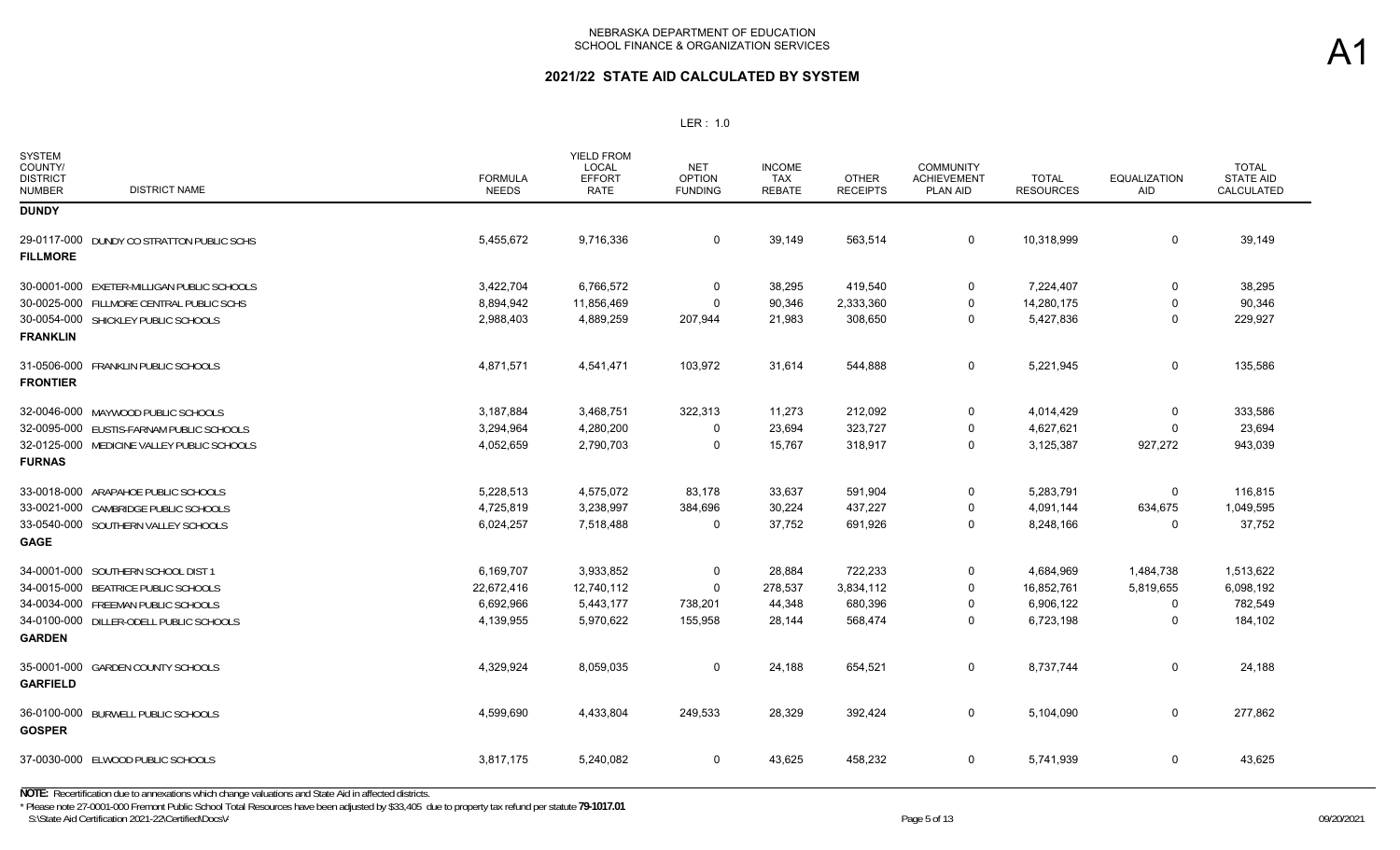| SYSTEM<br>COUNTY/<br><b>DISTRICT</b><br><b>DISTRICT NAME</b><br><b>NUMBER</b> | <b>FORMULA</b><br><b>NEEDS</b> | YIELD FROM<br><b>LOCAL</b><br><b>EFFORT</b><br><b>RATE</b> | <b>NET</b><br><b>OPTION</b><br><b>FUNDING</b> | <b>INCOME</b><br><b>TAX</b><br><b>REBATE</b> | <b>OTHER</b><br><b>RECEIPTS</b> | <b>COMMUNITY</b><br><b>ACHIEVEMENT</b><br><b>PLAN AID</b> | <b>TOTAL</b><br><b>RESOURCES</b> | <b>EQUALIZATION</b><br>AID | <b>TOTAL</b><br><b>STATE AID</b><br>CALCULATED |
|-------------------------------------------------------------------------------|--------------------------------|------------------------------------------------------------|-----------------------------------------------|----------------------------------------------|---------------------------------|-----------------------------------------------------------|----------------------------------|----------------------------|------------------------------------------------|
| <b>GRANT</b>                                                                  |                                |                                                            |                                               |                                              |                                 |                                                           |                                  |                            |                                                |
| 38-0011-000 HYANNIS AREA SCHOOLS<br><b>GREELEY</b>                            | 3,165,944                      | 6,053,993                                                  | 20,794                                        | 18,572                                       | 301,020                         | $\mathbf 0$                                               | 6,394,379                        | $\mathbf 0$                | 39,366                                         |
| 39-0060-000 CENTRAL VALLEY PUBLIC SCHOOLS<br><b>HALL</b>                      | 5,082,184                      | 8,280,543                                                  | 0                                             | 28,819                                       | 588,995                         | $\mathsf{O}$                                              | 8,898,357                        | $\mathbf 0$                | 28,819                                         |
| 40-0002-000 GRAND ISLAND PUBLIC SCHOOLS                                       | 106,510,414                    | 36,428,415                                                 | 0                                             | 1,030,828                                    | 12,145,426                      | $\mathbf 0$                                               | 49,604,669                       | 56,905,745                 | 57,936,573                                     |
| 40-0082-000 NORTHWEST PUBLIC SCHOOLS                                          | 16,591,048                     | 9,996,772                                                  | 8,151,406                                     | 135,140                                      | 1,220,914                       | $\Omega$                                                  | 19,504,232                       | 0                          | 8,286,546                                      |
| 40-0083-000 WOOD RIVER RURAL SCHOOLS                                          | 7,021,009                      | 7,955,924                                                  | 0                                             | 58,436                                       | 767,458                         | 0                                                         | 8,781,818                        | 0                          | 58,436                                         |
| 40-0126-000 DONIPHAN-TRUMBULL PUBLIC SCHS<br><b>HAMILTON</b>                  | 6,643,408                      | 6,949,278                                                  | $\Omega$                                      | 78,853                                       | 924,433                         | $\Omega$                                                  | 7,952,564                        | $\Omega$                   | 78,853                                         |
| 41-0002-000 GILTNER PUBLIC SCHOOLS                                            | 3,548,435                      | 3,444,318                                                  | 707,010                                       | 22,361                                       | 338,714                         | $\mathbf 0$                                               | 4,512,403                        | $\mathbf 0$                | 729,371                                        |
| 41-0091-000 HAMPTON PUBLIC SCHOOLS                                            | 3,286,033                      | 3,406,151                                                  | 436,682                                       | 22,718                                       | 344,623                         | 0                                                         | 4,210,174                        | $\Omega$                   | 459,400                                        |
| 41-0504-000 AURORA PUBLIC SCHOOLS<br><b>HARLAN</b>                            | 13,949,039                     | 16,728,439                                                 | 0                                             | 194,038                                      | 2,449,732                       | 0                                                         | 19,372,209                       | 0                          | 194,038                                        |
| 42-0002-000 ALMA PUBLIC SCHOOLS<br><b>HAYES</b>                               | 5,731,326                      | 3,433,258                                                  | 665,421                                       | 38,751                                       | 834,939                         | $\mathbf 0$                                               | 4,972,369                        | 758,957                    | 1,463,129                                      |
| 43-0079-000 HAYES CENTER PUBLIC SCHOOLS<br><b>HITCHCOCK</b>                   | 2,773,146                      | 3,432,638                                                  | 0                                             | 8,285                                        | 206,314                         | $\mathbf 0$                                               | 3,647,237                        | $\Omega$                   | 8,285                                          |
| 44-0070-000 HITCHCOCK CO SCH SYSTEM<br><b>HOLT</b>                            | 4,742,945                      | 4,139,519                                                  | 0                                             | 26,227                                       | 464,421                         | 0                                                         | 4,630,167                        | 112,778                    | 139,005                                        |
| 45-0007-000 O'NEILL PUBLIC SCHOOLS                                            | 10,588,599                     | 12,236,645                                                 | 0                                             | 99,795                                       | 2,457,835                       | 0                                                         | 14,794,275                       | 0                          | 99,795                                         |
| 45-0044-000 STUART PUBLIC SCHOOLS                                             | 3,358,054                      | 1,883,558                                                  | 218,341                                       | 17,577                                       | 253,344                         | 0                                                         | 2,372,820                        | 985,234                    | 1,221,152                                      |
| 45-0137-000 CHAMBERS PUBLIC SCHOOLS                                           | 2,686,227                      | 2,983,493                                                  | 155,958                                       | 11,421                                       | 176,515                         | $\Omega$                                                  | 3,327,387                        | 0                          | 167,379                                        |
| 45-0239-000 WEST HOLT PUBLIC SCHOOLS<br><b>HOOKER</b>                         | 6,497,875                      | 10,940,398                                                 | $\Omega$                                      | 42,801                                       | 859,341                         | $\Omega$                                                  | 11,842,540                       | 0                          | 42,801                                         |
| 46-0001-000 MULLEN PUBLIC SCHOOLS                                             | 3,140,781                      | 5,593,137                                                  | 270,327                                       | 16,775                                       | 339,274                         | 0                                                         | 6,219,513                        | 0                          | 287,102                                        |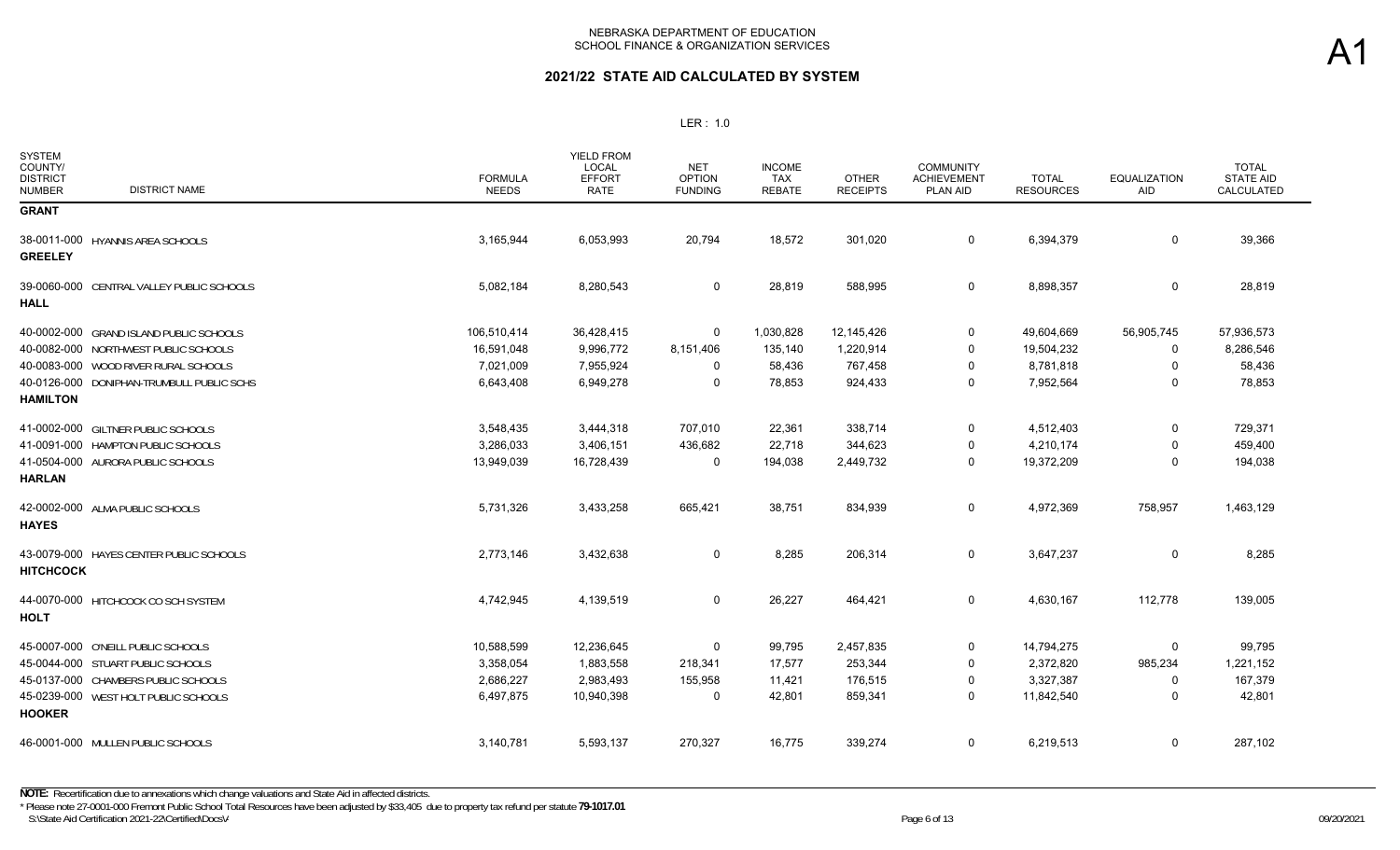## **2021/22 STATE AID CALCULATED BY SYSTEM**

### LER : 1.0

| <b>SYSTEM</b><br>COUNTY/<br><b>DISTRICT</b><br><b>DISTRICT NAME</b><br><b>NUMBER</b> | <b>FORMULA</b><br><b>NEEDS</b> | <b>YIELD FROM</b><br><b>LOCAL</b><br><b>EFFORT</b><br><b>RATE</b> | <b>NET</b><br><b>OPTION</b><br><b>FUNDING</b> | <b>INCOME</b><br><b>TAX</b><br><b>REBATE</b> | <b>OTHER</b><br><b>RECEIPTS</b> | <b>COMMUNITY</b><br><b>ACHIEVEMENT</b><br>PLAN AID | <b>TOTAL</b><br><b>RESOURCES</b> | <b>EQUALIZATION</b><br><b>AID</b> | <b>TOTAL</b><br><b>STATE AID</b><br><b>CALCULATED</b> |
|--------------------------------------------------------------------------------------|--------------------------------|-------------------------------------------------------------------|-----------------------------------------------|----------------------------------------------|---------------------------------|----------------------------------------------------|----------------------------------|-----------------------------------|-------------------------------------------------------|
| <b>HOWARD</b>                                                                        |                                |                                                                   |                                               |                                              |                                 |                                                    |                                  |                                   |                                                       |
| 47-0001-000 ST PAUL PUBLIC SCHOOLS                                                   | 9,488,594                      | 6,476,972                                                         | $\mathbf 0$                                   | 76,220                                       | 901,438                         | $\mathbf 0$                                        | 7,454,630                        | 2,033,964                         | 2,110,184                                             |
| 47-0100-000 CENTURA PUBLIC SCHOOLS                                                   | 6,643,261                      | 5,961,215                                                         | 197,547                                       | 58,281                                       | 641,919                         | $\mathbf 0$                                        | 6,858,962                        | 0                                 | 255,828                                               |
| 47-0103-000 ELBA PUBLIC SCHOOLS                                                      | 2,775,583                      | 1,673,491                                                         | 384,696                                       | 5,924                                        | 147,973                         | 0                                                  | 2,212,084                        | 563,499                           | 954,119                                               |
| <b>JEFFERSON</b>                                                                     |                                |                                                                   |                                               |                                              |                                 |                                                    |                                  |                                   |                                                       |
| 48-0008-000 FAIRBURY PUBLIC SCHOOLS                                                  | 11,013,953                     | 11,071,437                                                        | 0                                             | 115,373                                      | 1,614,836                       | 0                                                  | 12,801,646                       | 0                                 | 115,373                                               |
| 48-0300-000 TRI COUNTY PUBLIC SCHOOLS                                                | 6,723,251                      | 8,443,579                                                         | 395,094                                       | 52,594                                       | 696,956                         | 0                                                  | 9,588,223                        | $\Omega$                          | 447,688                                               |
| 48-0303-000 MERIDIAN PUBLIC SCHOOLS                                                  | 3,944,515                      | 4,159,178                                                         | 675,818                                       | 18,641                                       | 284,489                         | 0                                                  | 5,138,126                        | 0                                 | 694,459                                               |
| <b>JOHNSON</b>                                                                       |                                |                                                                   |                                               |                                              |                                 |                                                    |                                  |                                   |                                                       |
| 49-0033-000 STERLING PUBLIC SCHOOLS                                                  | 3,673,062                      | 3,254,285                                                         | $\Omega$                                      | 21,419                                       | 320,419                         | 0                                                  | 3,596,123                        | 76,939                            | 98,358                                                |
| 49-0050-000 JOHNSON CO CENTRAL PUBLIC SCHS                                           | 6,806,635                      | 7,513,358                                                         | $\Omega$                                      | 57,595                                       | 861,026                         | $\mathbf 0$                                        | 8,431,979                        | $\Omega$                          | 57,595                                                |
| <b>KEARNEY</b>                                                                       |                                |                                                                   |                                               |                                              |                                 |                                                    |                                  |                                   |                                                       |
| 50-0001-000 WILCOX-HILDRETH PUBLIC SCHOOLS                                           | 3,893,534                      | 7,306,744                                                         | $\Omega$                                      | 27,220                                       | 435,119                         | 0                                                  | 7,769,083                        | 0                                 | 27,220                                                |
| 50-0501-000 AXTELL COMMUNITY SCHOOLS                                                 | 4,693,379                      | 5,184,876                                                         | 301,519                                       | 32,989                                       | 498,504                         | 0                                                  | 6,017,888                        | 0                                 | 334,508                                               |
| 50-0503-000 MINDEN PUBLIC SCHOOLS                                                    | 10,167,778                     | 12,320,333                                                        | 0                                             | 112,224                                      | 1,302,530                       | 0                                                  | 13,735,087                       | 0                                 | 112,224                                               |
| <b>KEITH</b>                                                                         |                                |                                                                   |                                               |                                              |                                 |                                                    |                                  |                                   |                                                       |
| 51-0001-000 OGALLALA PUBLIC SCHOOLS                                                  | 10,945,067                     | 11,809,024                                                        | 0                                             | 125,280                                      | 1,951,864                       | 0                                                  | 13,886,168                       | 0                                 | 125,280                                               |
| 51-0006-000 PAXTON CONSOLIDATED SCHOOLS                                              | 3,778,142                      | 4,835,570                                                         | 613,435                                       | 20,758                                       | 416,537                         | $\mathbf 0$                                        | 5,886,300                        | 0                                 | 634,193                                               |
| <b>KEYA PAHA</b>                                                                     |                                |                                                                   |                                               |                                              |                                 |                                                    |                                  |                                   |                                                       |
| 52-0100-000 KEYA PAHA COUNTY SCHOOLS                                                 | 2,555,038                      | 4,975,268                                                         | 0                                             | 10,700                                       | 196,843                         | 0                                                  | 5,182,811                        | 0                                 | 10,700                                                |
| <b>KIMBALL</b>                                                                       |                                |                                                                   |                                               |                                              |                                 |                                                    |                                  |                                   |                                                       |
| 53-0001-000 KIMBALL PUBLIC SCHOOLS                                                   | 6,184,868                      | 5,686,510                                                         | 0                                             | 49,797                                       | 831,667                         | 0                                                  | 6,567,974                        | 0                                 | 49,797                                                |
| <b>KNOX</b>                                                                          |                                |                                                                   |                                               |                                              |                                 |                                                    |                                  |                                   |                                                       |
| 54-0013-000 CREIGHTON COMMUNITY PUBLIC SCHOOLS                                       | 4,623,475                      | 5,163,905                                                         | 0                                             | 38,155                                       | 614,065                         | 0                                                  | 5,816,125                        | 0                                 | 38,155                                                |
| 54-0096-000 CROFTON COMMUNITY SCHOOLS                                                | 5,205,745                      | 6,064,254                                                         | 384,696                                       | 38,765                                       | 710,371                         | $\mathbf 0$                                        | 7,198,086                        | $\Omega$                          | 423,461                                               |
| 54-0501-000 NIOBRARA PUBLIC SCHOOLS                                                  | 4,263,895                      | 2,023,206                                                         | 436,682                                       | 9,170                                        | 554,282                         | $\overline{0}$                                     | 3,023,340                        | 1,240,555                         | 1,686,407                                             |
| 54-0505-000 SANTEE COMMUNITY SCHOOLS                                                 | 4,445,312                      | 69,962                                                            | $\Omega$                                      | 413                                          | 976,650                         | $\mathbf 0$                                        | 1,047,025                        | 3,398,287                         | 3,398,700                                             |
| 54-0576-000 WAUSA PUBLIC SCHOOLS                                                     | 4,077,603                      | 3,779,704                                                         | 41,589                                        | 24,562                                       | 373,629                         | $\mathbf 0$                                        | 4,219,484                        | $\Omega$                          | 66,151                                                |
|                                                                                      |                                |                                                                   |                                               |                                              |                                 |                                                    |                                  |                                   |                                                       |

S:\State Aid Certification 2021-22\Certified\Docs\A  $P$ age 7 of 13 09/20/2021 **NOTE:** Recertification due to annexations which change valuations and State Aid in affected districts. \* Please note 27-0001-000 Fremont Public School Total Resources have been adjusted by \$33,405 due to property tax refund per statute **79-1017.01**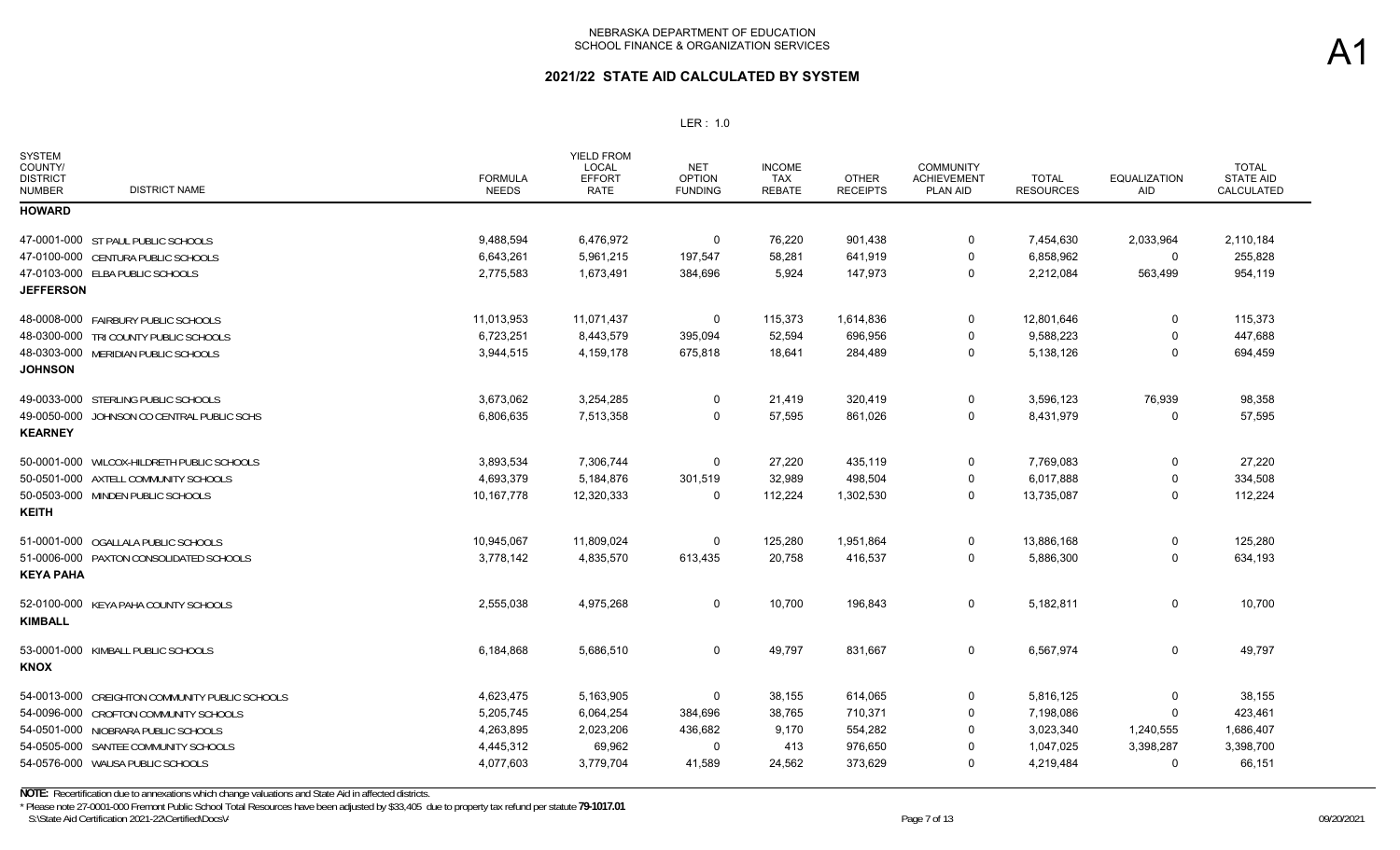## **2021/22 STATE AID CALCULATED BY SYSTEM**

### LER : 1.0

| <b>SYSTEM</b><br>COUNTY/<br><b>DISTRICT</b><br><b>DISTRICT NAME</b><br>NUMBER | <b>FORMULA</b><br><b>NEEDS</b> | <b>YIELD FROM</b><br><b>LOCAL</b><br><b>EFFORT</b><br>RATE | <b>NET</b><br><b>OPTION</b><br><b>FUNDING</b> | <b>INCOME</b><br><b>TAX</b><br><b>REBATE</b> | <b>OTHER</b><br><b>RECEIPTS</b> | <b>COMMUNITY</b><br><b>ACHIEVEMENT</b><br><b>PLAN AID</b> | <b>TOTAL</b><br><b>RESOURCES</b> | <b>EQUALIZATION</b><br>AID | <b>TOTAL</b><br><b>STATE AID</b><br>CALCULATED |
|-------------------------------------------------------------------------------|--------------------------------|------------------------------------------------------------|-----------------------------------------------|----------------------------------------------|---------------------------------|-----------------------------------------------------------|----------------------------------|----------------------------|------------------------------------------------|
| <b>KNOX</b>                                                                   |                                |                                                            |                                               |                                              |                                 |                                                           |                                  |                            |                                                |
| 54-0583-000 VERDIGRE PUBLIC SCHOOLS                                           | 2,385,673                      | 3,201,109                                                  | 0                                             | 13,368                                       | 282,223                         | 0                                                         | 3,496,700                        | 0                          | 13,368                                         |
| 54-0586-000 BLOOMFIELD COMMUNITY SCHOOLS                                      | 4,673,350                      | 6,729,429                                                  | 0                                             | 37,563                                       | 551,919                         | $\Omega$                                                  | 7,318,911                        | 0                          | 37,563                                         |
| <b>LANCASTER</b>                                                              |                                |                                                            |                                               |                                              |                                 |                                                           |                                  |                            |                                                |
| 55-0001-000 LINCOLN PUBLIC SCHOOLS                                            | 439,865,121                    | 248,460,579                                                | 0                                             | 7,671,828                                    | 75,119,948                      | 0                                                         | 331,252,355                      | 108,612,766                | 116,284,594                                    |
| 55-0145-000 WAVERLY SCHOOL DISTRICT 145                                       | 21,474,374                     | 18,889,680                                                 | 0                                             | 315,238                                      | 3,463,662                       | 0                                                         | 22,668,580                       | 0                          | 315,238                                        |
| 55-0148-000 MALCOLM PUBLIC SCHOOLS                                            | 8,546,240                      | 3,998,762                                                  | 2,276,987                                     | 63,228                                       | 701,674                         | 0                                                         | 7,040,651                        | 1,505,589                  | 3,845,804                                      |
| 55-0160-000 NORRIS SCHOOL DIST 160                                            | 23,965,332                     | 16,762,814                                                 | 1,871,496                                     | 312,626                                      | 3,035,283                       | 0                                                         | 21,982,219                       | 1,983,113                  | 4,167,235                                      |
| 55-0161-000 RAYMOND CENTRAL PUBLIC SCHOOLS                                    | 9,982,140                      | 7,758,478                                                  | 0                                             | 130,193                                      | 1,281,651                       | 0                                                         | 9,170,322                        | 811,818                    | 942,011                                        |
| <b>LINCOLN</b>                                                                |                                |                                                            |                                               |                                              |                                 |                                                           |                                  |                            |                                                |
| 56-0001-000 NORTH PLATTE PUBLIC SCHOOLS                                       | 41,069,607                     | 25,287,616                                                 | 0                                             | 599,697                                      | 5,708,906                       | 0                                                         | 31,596,219                       | 9,473,388                  | 10,073,085                                     |
| 56-0006-000 BRADY PUBLIC SCHOOLS                                              | 3,462,702                      | 3,190,506                                                  | 405,491                                       | 19,199                                       | 372,811                         | 0                                                         | 3,988,007                        | 0                          | 424,690                                        |
| 56-0007-000 MAXWELL PUBLIC SCHOOLS                                            | 4,750,083                      | 2,932,085                                                  | 1,705,141                                     | 13,962                                       | 385,035                         | 0                                                         | 5,036,223                        | 0                          | 1,719,103                                      |
| 56-0037-000 HERSHEY PUBLIC SCHOOLS                                            | 6,917,561                      | 5,632,719                                                  | 1,580,375                                     | 37,027                                       | 696,257                         | 0                                                         | 7,946,378                        | 0                          | 1,617,402                                      |
| 56-0055-000 SUTHERLAND PUBLIC SCHOOLS                                         | 4,916,454                      | 4,170,513                                                  | 83,178                                        | 33,343                                       | 580,873                         | 0                                                         | 4,867,907                        | 48,547                     | 165,068                                        |
| 56-0565-000 WALLACE PUBLIC SCH DIST 65 R                                      | 3,454,132                      | 5,112,392                                                  | 228,738                                       | 21,809                                       | 364,404                         | 0                                                         | 5,727,343                        | 0                          | 250,547                                        |
| <b>LOGAN</b>                                                                  |                                |                                                            |                                               |                                              |                                 |                                                           |                                  |                            |                                                |
| 57-0501-000 STAPLETON PUBLIC SCHOOLS<br><b>LOUP</b>                           | 3,679,290                      | 3,518,987                                                  | 426,285                                       | 15,584                                       | 299,425                         | 0                                                         | 4,260,281                        | 0                          | 441,869                                        |
| 58-0025-000 LOUP COUNTY PUBLIC SCHOOLS                                        | 2,620,667                      | 3,182,118                                                  | 0                                             | 6,617                                        | 212,459                         | 0                                                         | 3,401,194                        | 0                          | 6,617                                          |
| <b>MADISON</b>                                                                |                                |                                                            |                                               |                                              |                                 |                                                           |                                  |                            |                                                |
| 59-0001-000 MADISON PUBLIC SCHOOLS                                            | 7,964,763                      | 7,908,868                                                  | 0                                             | 72,940                                       | 860,574                         | 0                                                         | 8,842,382                        | 0                          | 72,940                                         |
| 59-0002-000 NORFOLK PUBLIC SCHOOLS                                            | 46,212,986                     | 28,496,422                                                 | 0                                             | 735,413                                      | 7,860,129                       | 0                                                         | 37,091,964                       | 9,121,022                  | 9,856,435                                      |
| 59-0005-000 BATTLE CREEK PUBLIC SCHOOLS                                       | 6,774,755                      | 6,287,184                                                  | 831,776                                       | 55,183                                       | 639,261                         | 0                                                         | 7,813,404                        | 0                          | 886,959                                        |
| 59-0013-000 NEWMAN GROVE PUBLIC SCHOOLS                                       | 3,277,716                      | 6,161,319                                                  | 0                                             | 26,167                                       | 447,308                         | 0                                                         | 6,634,794                        | 0                          | 26,167                                         |
| 59-0080-000 ELKHORN VALLEY SCHOOLS                                            | 6,739,535                      | 6,782,761                                                  | 0                                             | 55,040                                       | 791,892                         | $\Omega$                                                  | 7,629,693                        | $\Omega$                   | 55,040                                         |
| <b>MCPHERSON</b>                                                              |                                |                                                            |                                               |                                              |                                 |                                                           |                                  |                            |                                                |
| 60-0090-000 MC PHERSON COUNTY SCHOOLS                                         | 2,566,339                      | 2,890,470                                                  | 0                                             | 5,462                                        | 148,633                         | 0                                                         | 3,044,565                        | 0                          | 5,462                                          |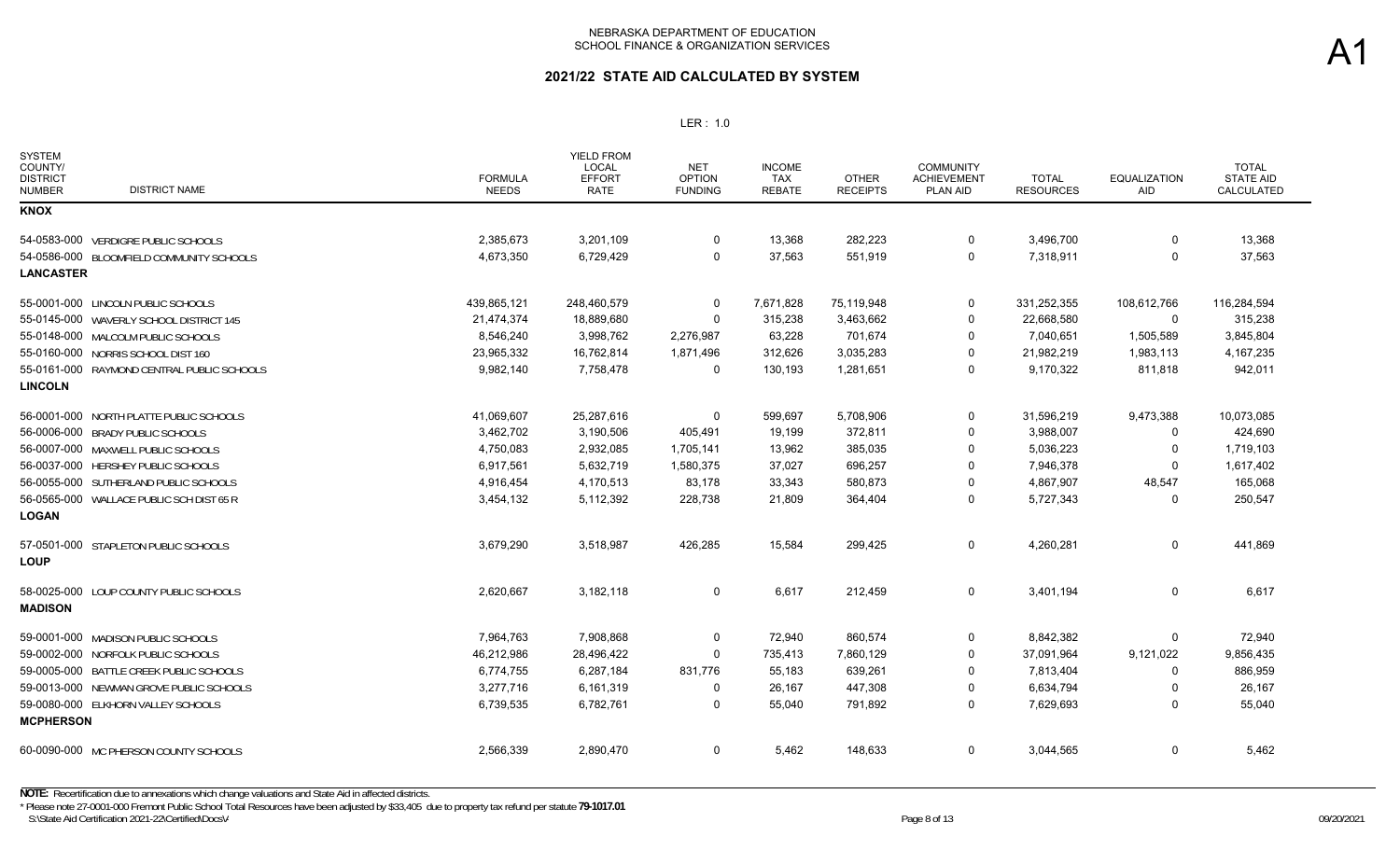## **2021/22 STATE AID CALCULATED BY SYSTEM**

### LER : 1.0

| <b>SYSTEM</b><br>COUNTY/<br><b>DISTRICT</b><br><b>DISTRICT NAME</b><br><b>NUMBER</b> | <b>FORMULA</b><br><b>NEEDS</b> | <b>YIELD FROM</b><br>LOCAL<br><b>EFFORT</b><br><b>RATE</b> | <b>NET</b><br><b>OPTION</b><br><b>FUNDING</b> | <b>INCOME</b><br>TAX<br><b>REBATE</b> | <b>OTHER</b><br><b>RECEIPTS</b> | <b>COMMUNITY</b><br><b>ACHIEVEMENT</b><br>PLAN AID | <b>TOTAL</b><br><b>RESOURCES</b> | <b>EQUALIZATION</b><br>AID | <b>TOTAL</b><br><b>STATE AID</b><br>CALCULATED |
|--------------------------------------------------------------------------------------|--------------------------------|------------------------------------------------------------|-----------------------------------------------|---------------------------------------|---------------------------------|----------------------------------------------------|----------------------------------|----------------------------|------------------------------------------------|
| <b>MERRICK</b>                                                                       |                                |                                                            |                                               |                                       |                                 |                                                    |                                  |                            |                                                |
| 61-0004-000 CENTRAL CITY PUBLIC SCHOOLS                                              | 9,996,263                      | 9,738,400                                                  | 0                                             | 94,475                                | 1,704,597                       | 0                                                  | 11,537,472                       | 0                          | 94,475                                         |
| 61-0049-000 PALMER PUBLIC SCHOOLS                                                    | 4,784,491                      | 2,979,383                                                  | 946,145                                       | 16,717                                | 377,492                         | $\mathbf 0$                                        | 4,319,737                        | 464,754                    | 1,427,616                                      |
| <b>MORRILL</b>                                                                       |                                |                                                            |                                               |                                       |                                 |                                                    |                                  |                            |                                                |
| 62-0021-000 BAYARD PUBLIC SCHOOLS                                                    | 5,597,926                      | 3,069,762                                                  | 0                                             | 30,992                                | 535,632                         | 0                                                  | 3,636,386                        | 1,961,540                  | 1,992,532                                      |
| 62-0063-000 BRIDGEPORT PUBLIC SCHOOLS<br><b>NANCE</b>                                | 7,124,007                      | 6,193,988                                                  | 540,654                                       | 61,616                                | 821,608                         | 0                                                  | 7,617,866                        | 0                          | 602,270                                        |
| 63-0001-000 FULLERTON PUBLIC SCHOOLS                                                 | 4,796,274                      | 5,214,078                                                  | 0                                             | 31,894                                | 600,908                         | 0                                                  | 5,846,880                        | $\mathbf 0$                | 31,894                                         |
| 63-0030-000 TWIN RIVER PUBLIC SCHOOLS<br><b>NEMAHA</b>                               | 6,916,083                      | 9,700,222                                                  | $\Omega$                                      | 47,834                                | 877,494                         | $\Omega$                                           | 10,625,550                       | $\Omega$                   | 47,834                                         |
| 64-0023-000 JOHNSON-BROCK PUBLIC SCHOOLS                                             | 5,115,754                      | 4,569,319                                                  | 852,571                                       | 42,932                                | 359,961                         | 0                                                  | 5,824,783                        | 0                          | 895,503                                        |
| 64-0029-000 AUBURN PUBLIC SCHOOLS<br><b>NUCKOLLS</b>                                 | 11,409,526                     | 6,024,179                                                  | 280,724                                       | 110,773                               | 1,431,595                       | $\mathbf 0$                                        | 7,847,271                        | 3,562,255                  | 3,953,752                                      |
| 65-0011-000 SUPERIOR PUBLIC SCHOOLS                                                  | 6,960,508                      | 4,777,744                                                  | 0                                             | 46,091                                | 1,054,251                       | 0                                                  | 5,878,086                        | 1,082,422                  | 1,128,513                                      |
| 65-2005-000 SOUTH CENTRAL NEBRASKA UNIFIED 5<br><b>OTOE</b>                          | 9,735,158                      | 14,173,891                                                 | 0                                             | 90,162                                | 1,595,940                       | $\mathbf 0$                                        | 15,859,993                       | $\mathbf 0$                | 90,162                                         |
| 66-0027-000 SYRACUSE-DUNBAR-AVOCA SCHOOLS                                            | 9,957,157                      | 8,488,643                                                  | 0                                             | 110,649                               | 1,397,850                       | 0                                                  | 9,997,142                        | $\mathbf 0$                | 110,649                                        |
| 66-0111-000 NEBRASKA CITY PUBLIC SCHOOLS                                             | 16,657,760                     | 9,666,621                                                  | 0                                             | 189,994                               | 2,450,784                       | $\Omega$                                           | 12,307,399                       | 4,350,361                  | 4,540,355                                      |
| 66-0501-000 PALMYRA DISTRICT OR 1<br><b>PAWNEE</b>                                   | 8,177,084                      | 6,052,141                                                  | 0                                             | 79,855                                | 916,454                         | $\Omega$                                           | 7,048,450                        | 1,128,634                  | 1,208,489                                      |
| 67-0001-000 PAWNEE CITY PUBLIC SCHOOLS                                               | 4,993,394                      | 3,311,490                                                  | 696,613                                       | 19,967                                | 601,225                         | 0                                                  | 4,629,295                        | 364,099                    | 1,080,679                                      |
| 67-0069-000 LEWISTON CONSOLIDATED SCHOOLS                                            | 3,269,470                      | 4,410,059                                                  | 405,491                                       | 11,968                                | 275,823                         | $\Omega$                                           | 5,103,341                        | $\Omega$                   | 417,459                                        |
| <b>PERKINS</b>                                                                       |                                |                                                            |                                               |                                       |                                 |                                                    |                                  |                            |                                                |
| 68-0020-000 PERKINS COUNTY SCHOOLS<br><b>PHELPS</b>                                  | 6,488,786                      | 10,710,586                                                 | 0                                             | 60,167                                | 811,244                         | 0                                                  | 11,581,997                       | $\mathbf 0$                | 60,167                                         |
| 69-0044-000 HOLDREGE PUBLIC SCHOOLS                                                  | 12,702,106                     | 11,495,615                                                 | 0                                             | 181,914                               | 2,013,118                       | 0                                                  | 13,690,647                       | 0                          | 181,914                                        |
| 69-0054-000 BERTRAND PUBLIC SCHOOLS                                                  | 4,305,973                      | 5,890,110                                                  | $\Omega$                                      | 28,377                                | 533,125                         | 0                                                  | 6,451,612                        | $\mathbf 0$                | 28,377                                         |
| 69-0055-000 LOOMIS PUBLIC SCHOOLS                                                    | 4,139,174                      | 5,089,300                                                  | 613,435                                       | 16,616                                | 322,771                         | 0                                                  | 6,042,122                        | $\Omega$                   | 630,051                                        |

**NOTE:** Recertification due to annexations which change valuations and State Aid in affected districts.

S:\State Aid Certification 2021-22\Certified\Docs\A Page 9 Of 2012012021 Page 9 of 13 \* Please note 27-0001-000 Fremont Public School Total Resources have been adjusted by \$33,405 due to property tax refund per statute **79-1017.01**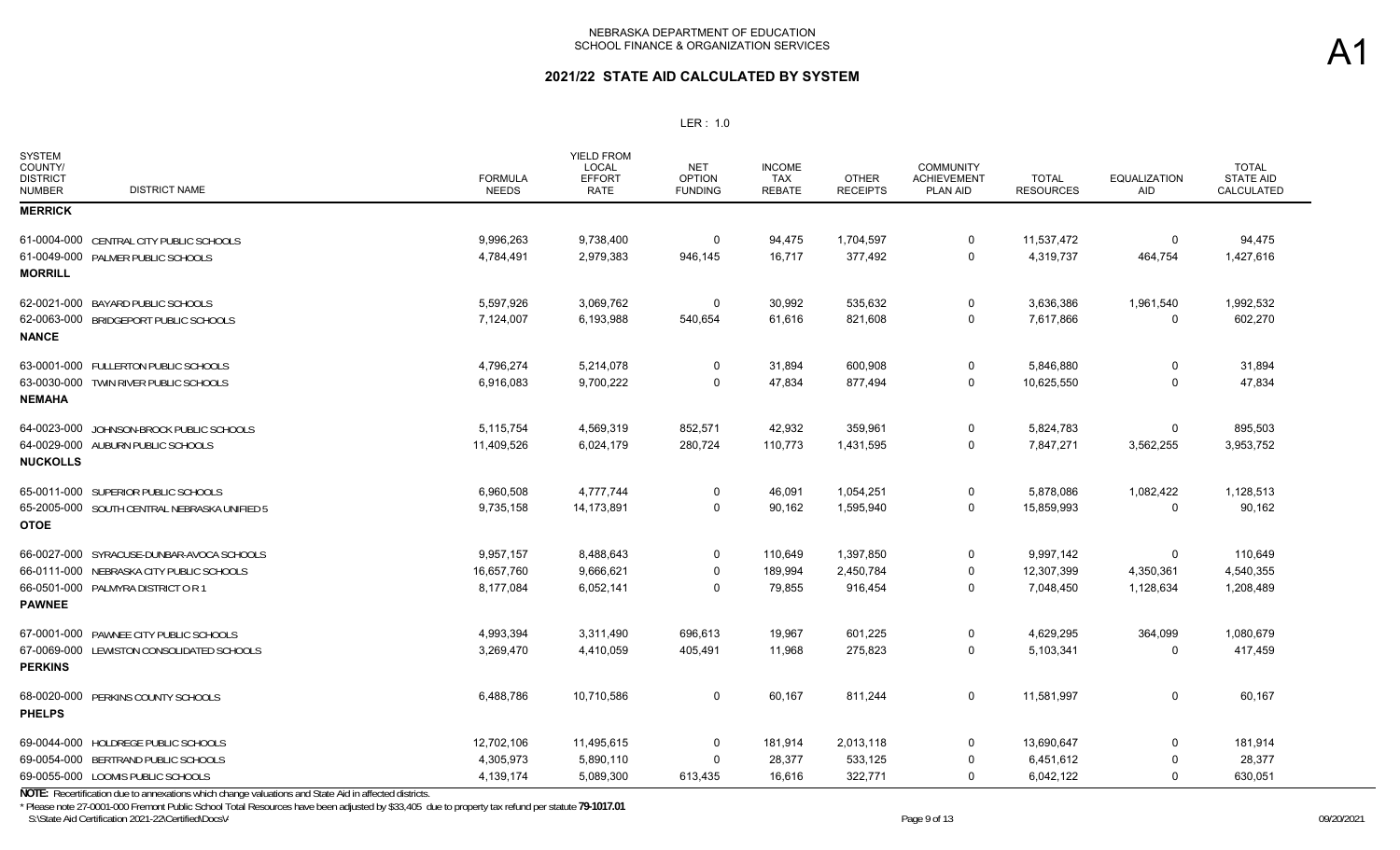## **2021/22 STATE AID CALCULATED BY SYSTEM**

### LER : 1.0

| <b>SYSTEM</b><br>COUNTY/<br><b>DISTRICT</b><br><b>DISTRICT NAME</b><br><b>NUMBER</b> | <b>FORMULA</b><br><b>NEEDS</b> | <b>YIELD FROM</b><br>LOCAL<br><b>EFFORT</b><br><b>RATE</b> | <b>NET</b><br><b>OPTION</b><br><b>FUNDING</b> | <b>INCOME</b><br><b>TAX</b><br><b>REBATE</b> | <b>OTHER</b><br><b>RECEIPTS</b> | <b>COMMUNITY</b><br><b>ACHIEVEMENT</b><br>PLAN AID | TOTAL<br><b>RESOURCES</b> | <b>EQUALIZATION</b><br><b>AID</b> | <b>TOTAL</b><br><b>STATE AID</b><br>CALCULATED |
|--------------------------------------------------------------------------------------|--------------------------------|------------------------------------------------------------|-----------------------------------------------|----------------------------------------------|---------------------------------|----------------------------------------------------|---------------------------|-----------------------------------|------------------------------------------------|
| <b>PIERCE</b>                                                                        |                                |                                                            |                                               |                                              |                                 |                                                    |                           |                                   |                                                |
| 70-0002-000 PIERCE PUBLIC SCHOOLS                                                    | 8,551,065                      | 8,095,698                                                  | 187,150                                       | 90,198                                       | 622,283                         | $\Omega$                                           | 8,995,329                 | $\Omega$                          | 277,348                                        |
| 70-0005-000 PLAINVIEW PUBLIC SCHOOLS                                                 | 5,007,037                      | 7,168,497                                                  | $\mathbf 0$                                   | 36,676                                       | 635,216                         | $\Omega$                                           | 7,840,389                 | $\Omega$                          | 36,676                                         |
| 70-0542-000 OSMOND COMMUNITY SCHOOLS                                                 | 3,592,415                      | 3,818,503                                                  | 103,972                                       | 33,068                                       | 463,055                         | $\Omega$                                           | 4,418,598                 | $\Omega$                          | 137,040                                        |
| <b>PLATTE</b>                                                                        |                                |                                                            |                                               |                                              |                                 |                                                    |                           |                                   |                                                |
| 71-0001-000 COLUMBUS PUBLIC SCHOOLS                                                  | 45,597,014                     | 21,099,778                                                 | 0                                             | 661,563                                      | 6,411,497                       | 0                                                  | 28,172,838                | 17,424,176                        | 18,085,739                                     |
| 71-0005-000 LAKEVIEW COMMUNITY SCHOOLS                                               | 11,982,998                     | 16,874,085                                                 | 145,561                                       | 100,009                                      | 1,812,842                       | 0                                                  | 18,932,497                | 0                                 | 245,570                                        |
| 71-0067-000 HUMPHREY PUBLIC SCHOOLS<br><b>POLK</b>                                   | 4,527,646                      | 9,470,496                                                  | 551,052                                       | 71,907                                       | 776,317                         | $\Omega$                                           | 10,869,772                | $\Omega$                          | 622,959                                        |
| 72-0015-000 CROSS COUNTY COMMUNITY SCHOOLS                                           | 5,789,298                      | 7,826,183                                                  | 155,958                                       | 45,812                                       | 686,217                         | $\Omega$                                           | 8,714,170                 | $\Omega$                          | 201,770                                        |
| 72-0019-000 OSCEOLA PUBLIC SCHOOLS                                                   | 3,920,376                      | 4,958,087                                                  | $\mathbf 0$                                   | 36,810                                       | 505,114                         | $\Omega$                                           | 5,500,011                 | $\Omega$                          | 36,810                                         |
| 72-0032-000 SHELBY - RISING CITY PUBLIC SCHOOLS                                      | 6,361,645                      | 7,582,539                                                  | 499,066                                       | 40,220                                       | 705,963                         | $\Omega$                                           | 8,827,788                 | $\Omega$                          | 539,286                                        |
| 72-0075-000 HIGH PLAINS COMMUNITY SCHOOLS<br><b>RED WILLOW</b>                       | 4,430,941                      | 8,197,145                                                  | 0                                             | 34,109                                       | 528,931                         | $\Omega$                                           | 8,760,185                 | $\Omega$                          | 34,109                                         |
| 73-0017-000 MC COOK PUBLIC SCHOOLS                                                   | 16,754,667                     | 8,039,704                                                  | 249,533                                       | 175,354                                      | 2,621,224                       | 0                                                  | 11,085,815                | 5,668,852                         | 6,093,739                                      |
| 73-0179-000 SOUTHWEST PUBLIC SCHOOLS<br><b>RICHARDSON</b>                            | 4,685,236                      | 6,665,979                                                  | 10,397                                        | 27,932                                       | 545,168                         | $\Omega$                                           | 7,249,476                 | $\Omega$                          | 38,329                                         |
| 74-0056-000 FALLS CITY PUBLIC SCHOOLS                                                | 10,913,627                     | 9,084,050                                                  | 270,327                                       | 100,492                                      | 1,585,650                       | 0                                                  | 11,040,519                | 0                                 | 370,819                                        |
| 74-0070-000 HUMBOLDT TABLE ROCK STEINAUER<br><b>ROCK</b>                             | 5,598,963                      | 7,862,303                                                  | 0                                             | 39,250                                       | 725,727                         | $\mathbf 0$                                        | 8,627,280                 | $\Omega$                          | 39,250                                         |
| 75-0100-000 ROCK COUNTY PUBLIC SCHOOLS<br><b>SALINE</b>                              | 3,911,580                      | 6,606,267                                                  | 218,341                                       | 23,302                                       | 385,698                         | $\mathbf 0$                                        | 7,233,608                 | $\Omega$                          | 241,643                                        |
| 76-0002-000 CRETE PUBLIC SCHOOLS                                                     | 23,832,515                     | 11,678,343                                                 | $\mathbf 0$                                   | 202,753                                      | 2,646,342                       | 0                                                  | 14,527,438                | 9,305,077                         | 9,507,830                                      |
| 76-0044-000 DORCHESTER PUBLIC SCHOOL                                                 | 4,042,006                      | 3,923,417                                                  | 363,902                                       | 19,401                                       | 368,655                         | $\mathbf 0$                                        | 4,675,375                 | 0                                 | 383,303                                        |
| 76-0068-000 FRIEND PUBLIC SCHOOLS                                                    | 3,981,863                      | 4,514,936                                                  | $\mathbf 0$                                   | 39,782                                       | 530,370                         | $\Omega$                                           | 5,085,088                 | $\Omega$                          | 39,782                                         |
| 76-0082-000 WILBER-CLATONIA PUBLIC SCHOOLS<br><b>SARPY</b>                           | 8,530,475                      | 6,853,815                                                  | 259,930                                       | 69,095                                       | 849,510                         | $\Omega$                                           | 8,032,350                 | 498,125                           | 827,150                                        |
| 77-0001-000 BELLEVUE PUBLIC SCHOOLS                                                  | 98,168,936                     | 34,678,160                                                 | 8,858,416                                     | 1,258,292                                    | 14,700,799                      | 67,404                                             | 59,563,071                | 38,605,865                        | 48,789,977                                     |

S:\State Aid Certification 2021-22\Certified\Docs\A  $P_{\text{A}}$  and  $P_{\text{A}}$  are 10 of 13 09/20/2021 **NOTE:** Recertification due to annexations which change valuations and State Aid in affected districts. \* Please note 27-0001-000 Fremont Public School Total Resources have been adjusted by \$33,405 due to property tax refund per statute **79-1017.01**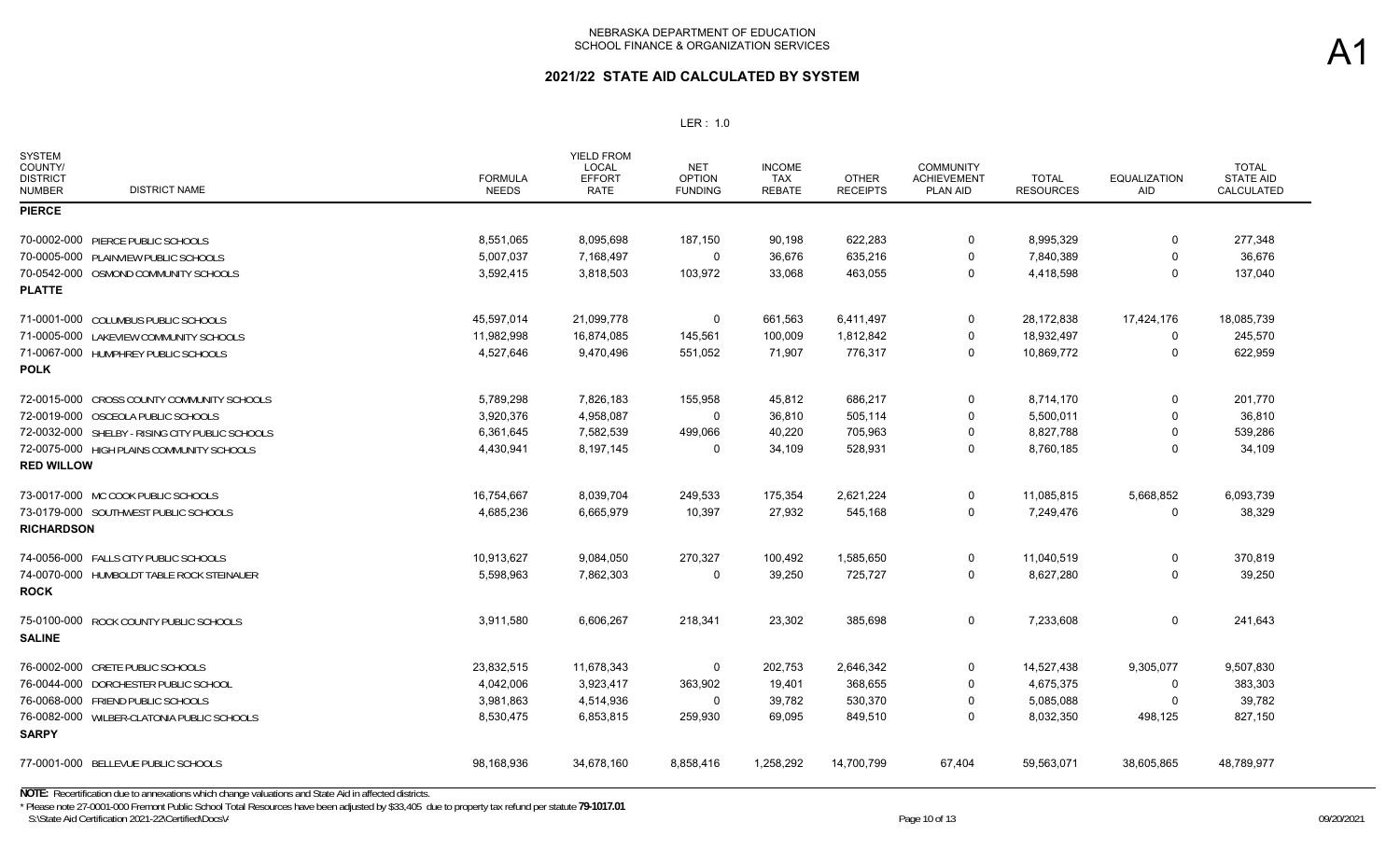## **2021/22 STATE AID CALCULATED BY SYSTEM**

### LER : 1.0

| <b>SYSTEM</b><br>COUNTY/<br><b>DISTRICT</b><br><b>DISTRICT NAME</b><br><b>NUMBER</b> | <b>FORMULA</b><br><b>NEEDS</b> | <b>YIELD FROM</b><br>LOCAL<br><b>EFFORT</b><br>RATE | <b>NET</b><br><b>OPTION</b><br><b>FUNDING</b> | <b>INCOME</b><br><b>TAX</b><br><b>REBATE</b> | <b>OTHER</b><br><b>RECEIPTS</b> | <b>COMMUNITY</b><br><b>ACHIEVEMENT</b><br>PLAN AID | <b>TOTAL</b><br><b>RESOURCES</b> | <b>EQUALIZATION</b><br>AID | <b>TOTAL</b><br><b>STATE AID</b><br>CALCULATED |
|--------------------------------------------------------------------------------------|--------------------------------|-----------------------------------------------------|-----------------------------------------------|----------------------------------------------|---------------------------------|----------------------------------------------------|----------------------------------|----------------------------|------------------------------------------------|
| <b>SARPY</b>                                                                         |                                |                                                     |                                               |                                              |                                 |                                                    |                                  |                            |                                                |
| 77-0027-000 PAPILLION-LA VISTA PUBLIC SCHS                                           | 120,521,570                    | 66,290,594                                          | 499,066                                       | 2,027,515                                    | 19,531,827                      | 35,182                                             | 88,384,184                       | 32,137,386                 | 34,699,149                                     |
| 77-0037-000 GRETNA PUBLIC SCHOOLS                                                    | 61,246,399                     | 32,583,777                                          | $\mathbf 0$                                   | 1,044,291                                    | 7,237,851                       | 2,193                                              | 40,868,112                       | 20,378,287                 | 21,424,771                                     |
| 77-0046-000 SPRINGFIELD PLATTEVIEW COMMUNITY SCHOOLS                                 | 13,197,308                     | 18,641,129                                          | 894,159                                       | 232,047                                      | 2,891,255                       | 1,049                                              | 22,659,639                       | $\mathbf 0$                | 1,127,255                                      |
| <b>SAUNDERS</b>                                                                      |                                |                                                     |                                               |                                              |                                 |                                                    |                                  |                            |                                                |
| 78-0001-000 ASHLAND-GREENWOOD PUBLIC SCHS                                            | 12,777,821                     | 9,853,310                                           | 0                                             | 197,508                                      | 1,664,181                       | 0                                                  | 11,714,999                       | 1,062,822                  | 1,260,330                                      |
| 78-0009-000 YUTAN PUBLIC SCHOOLS                                                     | 6,714,013                      | 3,398,900                                           | 0                                             | 74,492                                       | 802,208                         | $\Omega$                                           | 4,275,600                        | 2,438,413                  | 2,512,905                                      |
| 78-0039-000 WAHOO PUBLIC SCHOOLS                                                     | 12,739,394                     | 10,744,347                                          | $\Omega$                                      | 194,801                                      | 2,020,313                       | $\Omega$                                           | 12,959,461                       | $\Omega$                   | 194,801                                        |
| 78-0072-000 MEAD PUBLIC SCHOOLS                                                      | 4,266,582                      | 4,562,868                                           | 488,668                                       | 31,117                                       | 409,172                         | $\Omega$                                           | 5,491,825                        | 0                          | 519,785                                        |
| 78-0107-000 CEDAR BLUFFS PUBLIC SCHOOLS                                              | 7,016,348                      | 3,125,987                                           | 1,829,908                                     | 39,904                                       | 652,484                         | $\Omega$                                           | 5,648,283                        | 1,368,065                  | 3,237,877                                      |
| <b>SCOTTS BLUFF</b>                                                                  |                                |                                                     |                                               |                                              |                                 |                                                    |                                  |                            |                                                |
| 79-0002-000 MINATARE PUBLIC SCHOOLS                                                  | 3,548,786                      | 492,872                                             | 51,986                                        | 32,914                                       | 126,410                         | $\mathbf 0$                                        | 704,182                          | 2,844,604                  | 2,929,504                                      |
| 79-0011-000 MORRILL PUBLIC SCHOOLS                                                   | 6,303,900                      | 3,987,708                                           | 0                                             | 31,756                                       | 476,774                         | $\Omega$                                           | 4,496,238                        | 1,807,662                  | 1,839,418                                      |
| 79-0016-000 GERING PUBLIC SCHOOLS                                                    | 19,711,883                     | 8,135,425                                           | $\Omega$                                      | 185,021                                      | 2,339,314                       | $\Omega$                                           | 10,659,760                       | 9,052,123                  | 9,237,144                                      |
| 79-0031-000 MITCHELL PUBLIC SCHOOLS                                                  | 8.351.171                      | 3,145,277                                           | 966,940                                       | 59,730                                       | 673,324                         | $\Omega$                                           | 4,845,271                        | 3,505,900                  | 4,532,570                                      |
| 79-0032-000 SCOTTSBLUFF PUBLIC SCHOOLS                                               | 38,624,527                     | 16,277,188                                          | 457,477                                       | 352,317                                      | 5,558,031                       | $\Omega$                                           | 22,645,013                       | 15,979,514                 | 16,789,308                                     |
| <b>SEWARD</b>                                                                        |                                |                                                     |                                               |                                              |                                 |                                                    |                                  |                            |                                                |
| 80-0005-000 MILFORD PUBLIC SCHOOLS                                                   | 9,724,814                      | 6,626,522                                           | 395,094                                       | 94,642                                       | 975,267                         | 0                                                  | 8,091,525                        | 1,633,289                  | 2,123,025                                      |
| 80-0009-000 SEWARD PUBLIC SCHOOLS                                                    | 17,354,289                     | 16,261,625                                          | $\Omega$                                      | 270,316                                      | 3,164,968                       | $\Omega$                                           | 19,696,909                       | $\Omega$                   | 270,316                                        |
| 80-0567-000 CENTENNIAL PUBLIC SCHOOLS<br><b>SHERIDAN</b>                             | 7,296,091                      | 15,190,923                                          | 0                                             | 77,262                                       | 1,153,306                       | 0                                                  | 16,421,491                       | 0                          | 77,262                                         |
| 81-0003-000 HAY SPRINGS PUBLIC SCHOOLS                                               | 3,576,891                      | 1,705,200                                           | 187,150                                       | 16,726                                       | 220,260                         | $\Omega$                                           | 2,129,336                        | 1,447,555                  | 1,651,431                                      |
| 81-0010-000 GORDON-RUSHVILLE PUBLIC SCHS<br><b>SHERMAN</b>                           | 9,302,258                      | 9,033,276                                           | $\Omega$                                      | 53,009                                       | 959,117                         | $\mathbf 0$                                        | 10,045,402                       | $\mathbf 0$                | 53,009                                         |
| 82-0001-000 LOUP CITY PUBLIC SCHOOLS                                                 | 4,697,215                      | 5,960,485                                           | 0                                             | 27,736                                       | 572,722                         | $\Omega$                                           | 6,560,943                        | $\Omega$                   | 27,736                                         |
| 82-0015-000 LITCHFIELD PUBLIC SCHOOLS<br><b>SIOUX</b>                                | 2,595,853                      | 2,615,281                                           | $\mathbf 0$                                   | 12,284                                       | 149,197                         | $\mathbf 0$                                        | 2,776,762                        | $\Omega$                   | 12,284                                         |
| 83-0500-000 SIOUX COUNTY PUBLIC SCHOOLS                                              | 2,596,881                      | 5,512,547                                           | 0                                             | 8,665                                        | 204,861                         | 0                                                  | 5,726,073                        | 0                          | 8,665                                          |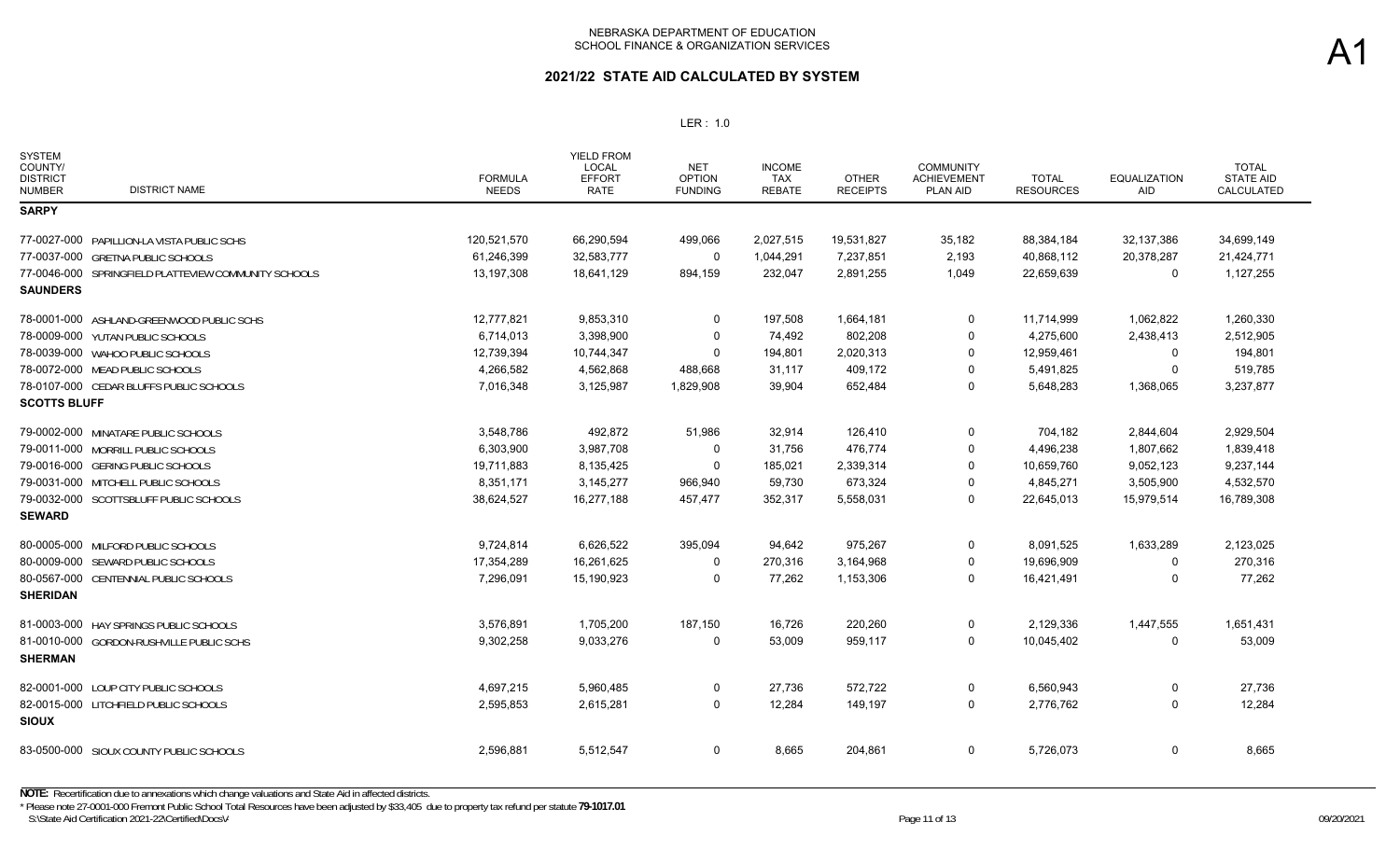| <b>SYSTEM</b><br>COUNTY/<br><b>DISTRICT</b><br><b>DISTRICT NAME</b><br><b>NUMBER</b> | <b>FORMULA</b><br><b>NEEDS</b> | YIELD FROM<br><b>LOCAL</b><br><b>EFFORT</b><br><b>RATE</b> | <b>NET</b><br><b>OPTION</b><br><b>FUNDING</b> | <b>INCOME</b><br><b>TAX</b><br><b>REBATE</b> | <b>OTHER</b><br><b>RECEIPTS</b> | <b>COMMUNITY</b><br><b>ACHIEVEMENT</b><br>PLAN AID | <b>TOTAL</b><br><b>RESOURCES</b> | <b>EQUALIZATION</b><br>AID | <b>TOTAL</b><br><b>STATE AID</b><br>CALCULATED |
|--------------------------------------------------------------------------------------|--------------------------------|------------------------------------------------------------|-----------------------------------------------|----------------------------------------------|---------------------------------|----------------------------------------------------|----------------------------------|----------------------------|------------------------------------------------|
| <b>STANTON</b>                                                                       |                                |                                                            |                                               |                                              |                                 |                                                    |                                  |                            |                                                |
| 84-0003-000 STANTON COMMUNITY SCHOOLS<br><b>THAYER</b>                               | 6,085,859                      | 6,149,925                                                  | 41,589                                        | 53,008                                       | 660,174                         | $\mathbf 0$                                        | 6,904,696                        | 0                          | 94,597                                         |
| 85-0060-000 DESHLER PUBLIC SCHOOLS                                                   | 4,417,986                      | 4,926,235                                                  | 291,122                                       | 24,266                                       | 603,930                         | 0                                                  | 5,845,553                        | $\mathbf 0$                | 315,388                                        |
| 85-0070-000 THAYER CENTRAL COMMUNITY SCHS                                            | 6,629,275                      | 8,211,948                                                  | $\Omega$                                      | 52,087                                       | 773,379                         | $\Omega$                                           | 9,037,414                        | $\Omega$                   | 52,087                                         |
| 85-2001-000 BRUNING-DAVENPORT UNIFIED SYS<br><b>THOMAS</b>                           | 3,373,468                      | 8,154,548                                                  | 0                                             | 35,446                                       | 505,352                         | 0                                                  | 8,695,346                        | 0                          | 35,446                                         |
|                                                                                      |                                |                                                            |                                               |                                              |                                 |                                                    |                                  |                            |                                                |
| 86-0001-000 THEDFORD PUBLIC SCHOOLS<br><b>THURSTON</b>                               | 2,900,934                      | 2,981,834                                                  | 187,150                                       | 9,046                                        | 239,335                         | 0                                                  | 3,417,365                        | 0                          | 196,196                                        |
| 87-0001-000 PENDER PUBLIC SCHOOLS                                                    | 5,213,851                      | 5,831,802                                                  | 561,449                                       | 56,304                                       | 706,691                         | 0                                                  | 7,156,246                        | $\Omega$                   | 617,753                                        |
| 87-0013-000 WALTHILL PUBLIC SCHOOLS                                                  | 5,946,515                      | 1,599,434                                                  | 0                                             | 9,255                                        | 685,677                         | 0                                                  | 2,294,366                        | 3,652,149                  | 3,661,404                                      |
| 87-0016-000 UMO N HO N NATION PUBLIC SCHS                                            | 8,108,633                      | 179,362                                                    | 0                                             | 717                                          | 1,132,805                       | $\Omega$                                           | 1,312,884                        | 6,795,749                  | 6,796,466                                      |
| 87-0017-000 WINNEBAGO PUBLIC SCHOOLS<br><b>VALLEY</b>                                | 9,510,646                      | 1,012,333                                                  | $\Omega$                                      | 5,446                                        | 1,712,009                       | $\Omega$                                           | 2,729,788                        | 6,780,858                  | 6,786,304                                      |
| 88-0005-000 ORD PUBLIC SCHOOLS                                                       | 7,770,367                      | 7,244,094                                                  | 0                                             | 57,265                                       | 997,178                         | 0                                                  | 8,298,537                        | 0                          | 57,265                                         |
| 88-0021-000 ARCADIA PUBLIC SCHOOLS<br><b>WASHINGTON</b>                              | 2,803,947                      | 1,583,321                                                  | 239,136                                       | 7,569                                        | 157,884                         | 0                                                  | 1,987,910                        | 816,037                    | 1,062,742                                      |
| 89-0001-000 BLAIR COMMUNITY SCHOOLS                                                  | 22.395.670                     | 20,756,331                                                 | 0                                             | 456,255                                      | 3,981,656                       | 0                                                  | 25,194,242                       | $\Omega$                   | 456,255                                        |
| 89-0003-000 FORT CALHOUN COMMUNITY SCHS                                              | 10,660,010                     | 4,932,669                                                  | 2,432,945                                     | 131,818                                      | 1,181,639                       | 0                                                  | 8,679,071                        | 1,980,939                  | 4,545,702                                      |
| 89-0024-000 ARLINGTON PUBLIC SCHOOLS                                                 | 8,868,601                      | 7,269,476                                                  | 790,187                                       | 107,098                                      | 1,030,057                       | 0                                                  | 9,196,818                        | 0                          | 897,285                                        |
| <b>WAYNE</b>                                                                         |                                |                                                            |                                               |                                              |                                 |                                                    |                                  |                            |                                                |
| 90-0017-000 WAYNE COMMUNITY SCHOOLS                                                  | 11,390,649                     | 9,624,807                                                  | 145,561                                       | 132,920                                      | 1,439,243                       | 0                                                  | 11,342,531                       | 48,118                     | 326,599                                        |
| 90-0560-000 WAKEFIELD PUBLIC SCHOOLS                                                 | 7,470,001                      | 4,941,440                                                  | 83,178                                        | 36,820                                       | 740,450                         | 0                                                  | 5,801,888                        | 1,668,113                  | 1,788,111                                      |
| 90-0595-000 WINSIDE PUBLIC SCHOOLS                                                   | 3,895,529                      | 4,284,715                                                  | 665,421                                       | 25,020                                       | 298,293                         | 0                                                  | 5,273,449                        | 0                          | 690,441                                        |
| <b>WEBSTER</b>                                                                       |                                |                                                            |                                               |                                              |                                 |                                                    |                                  |                            |                                                |
| 91-0002-000 RED CLOUD COMMUNITY SCHOOLS                                              | 4,142,188                      | 3,500,572                                                  | 270,327                                       | 22,579                                       | 421,946                         | 0                                                  | 4,215,424                        | $\Omega$                   | 292,906                                        |
| 91-0074-000 BLUE HILL PUBLIC SCHOOLS                                                 | 4,854,869                      | 3,502,738                                                  | 592,641                                       | 25,791                                       | 693,219                         | $\Omega$                                           | 4,814,389                        | 40,480                     | 658,912                                        |